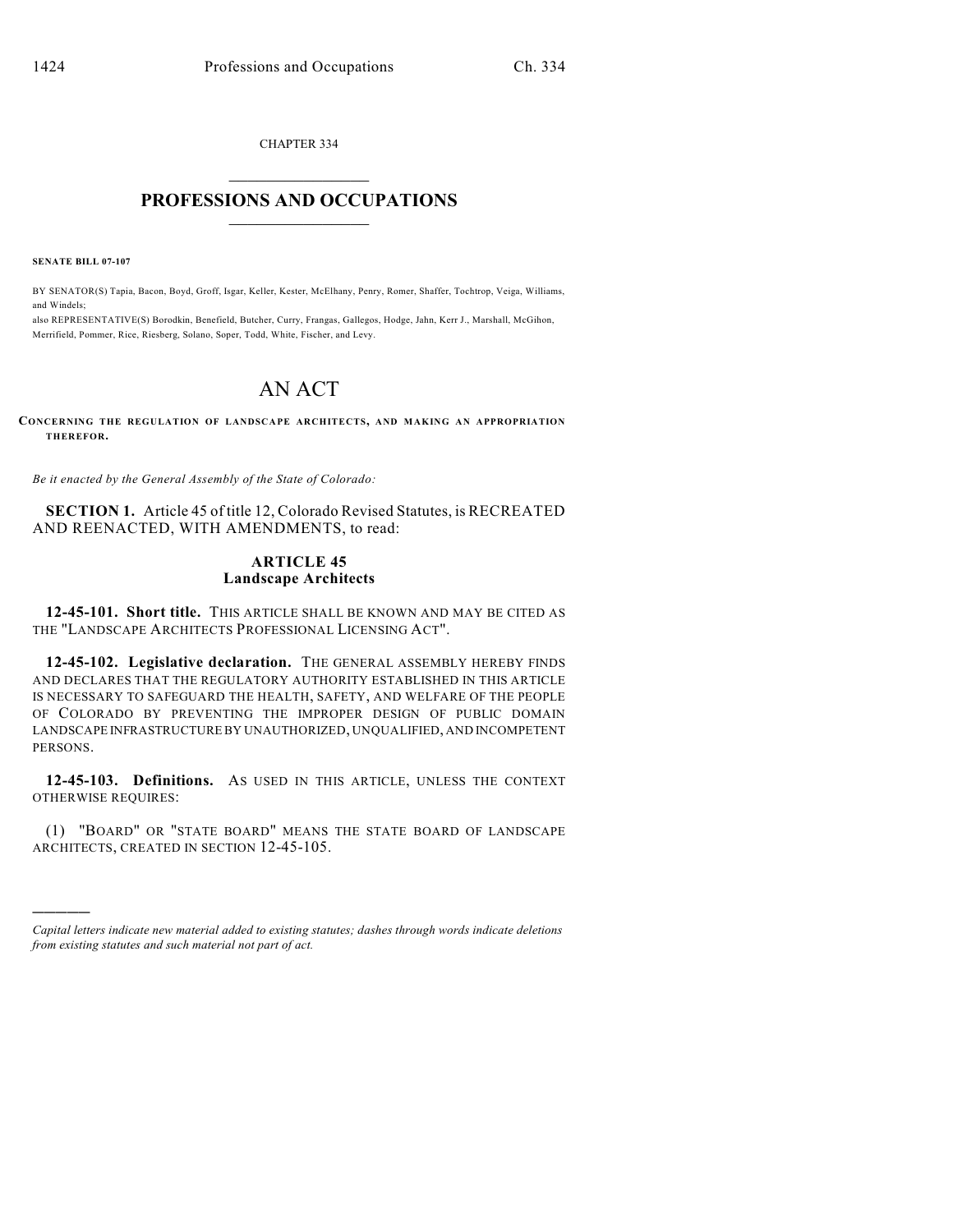(2) "DIRECTOR" MEANS THE DIRECTOR OF THE DIVISION OFREGISTRATIONS IN THE DEPARTMENT OF REGULATORY AGENCIES.

(3) "DIVISION" MEANS THE DIVISION OF REGISTRATIONS IN THE DEPARTMENT OF REGULATORY AGENCIES.

(4) "HABIT-FORMING DRUG" MEANS A DRUG OR MEDICINE REQUIRED TO BE LABELED UNDER SECTION 25-5-415, C.R.S., OR THE "FEDERAL FOOD, DRUG, AND COSMETIC ACT", 21 U.S.C. 301 ET SEQ., AS A HABIT-FORMING DRUG.

(5) "INFRASTRUCTURE" MEANS ELEMENTS OF THE PUBLIC DOMAIN THAT SUPPORT DEVELOPMENTS SUCH AS ROADS, STREETS, PARKS, PLAZAS, AND OTHER PLACES THAT ARE NOT PRIVATELY OWNED AND MANAGED.

(6) "LANDSCAPE ARCHITECT" MEANS A PERSON WHO ENGAGES IN THE PRACTICE OF LANDSCAPE ARCHITECTURE.

(7) "PLANNING" MEANS PREPARING LAYOUTS AND SCHEMES FOR LAND AREAS, INFRASTRUCTURE SYSTEMS, FACILITIES, OR OBJECTS. "PLANNING" INCLUDES TECHNICAL DOCUMENTATION.

(8) (a) "PRACTICE OF LANDSCAPE ARCHITECTURE" MEANS:

(I) THE APPLICATION OF LANDSCAPE ARCHITECTURAL HIGHER EDUCATION, TRAINING, AND EXPERIENCE AS WELL AS REQUIRED MATHEMATICAL, PHYSICAL, AND SOCIAL SCIENCE SKILLS TO CONSULT, EVALUATE, PLAN, AND DESIGN PROJECTS AND IMPROVEMENTS PRINCIPALLY DIRECTED AT THE FUNCTIONAL AND AESTHETIC USES OF LAND;

(II) COLLABORATION WITH ARCHITECTS AND ENGINEERS DURING THE DESIGN OF PUBLIC INFRASTRUCTURE PROJECTS SUCH AS ROADS, BRIDGES, BUILDINGS, AND OTHER STRUCTURES, CONCERNING THE FUNCTIONAL AND AESTHETIC REQUIREMENTS OF THE AREA AND PROJECT SITE; OR

(III) ASSISTANCE IN THE PREPARATION AND ADMINISTRATION OF CONSTRUCTION DOCUMENTS, CONTRACTS, AND CONTRACT OFFERS RELATED TO SITE LANDSCAPE IMPROVEMENTS.

(b) "PRACTICE OF LANDSCAPE ARCHITECTURE" DOES NOT INCLUDE ACTS EXEMPTED BY SECTION 12-45-118.

(9) "SUBSTANTIAL GIFT" MEANS A GIFT, DONATION, OR OTHER CONSIDERATION SUFFICIENT TO INFLUENCE A PERSON TO ACT IN A SPECIFIC MANNER. THE TERM DOES NOT INCLUDE A GIFT OF NOMINAL VALUE SUCH AS REASONABLE ENTERTAINMENT OR HOSPITALITY OR AN EMPLOYER'S REWARD TO AN EMPLOYEE FOR WORK PERFORMED.

(10) "SUPERVISION" MEANS THE ACTIONS TAKEN BY A LANDSCAPE ARCHITECT IN DIRECTING, PERSONALLY REVIEWING, CORRECTING, OR APPROVING THE WORK PERFORMED BY AN EMPLOYEE OR SUBCONTRACTOR OF THE LANDSCAPE ARCHITECT.

**12-45-104. License required.** ON AND AFTER JANUARY 1, 2008, A PERSON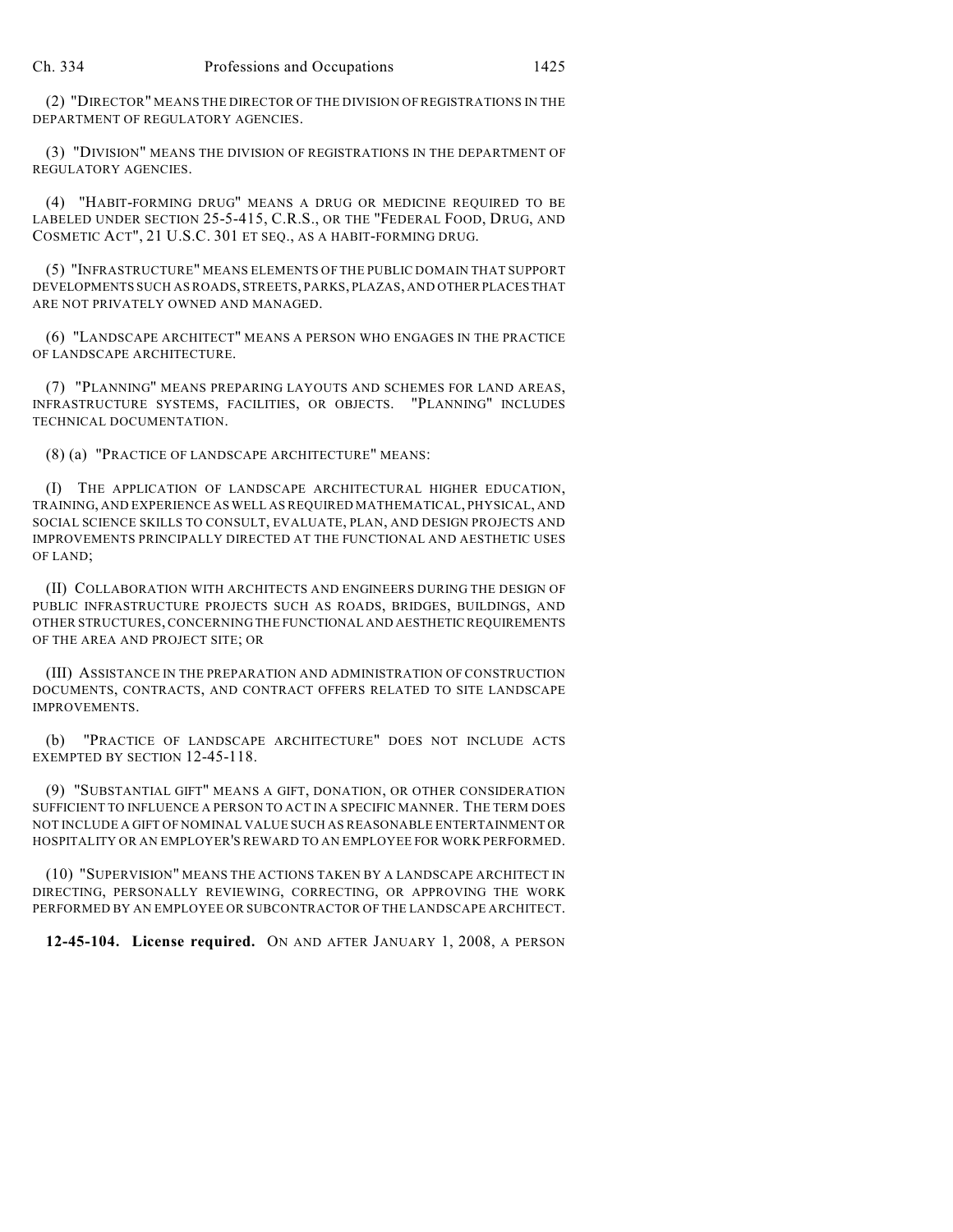SHALL NOT PRACTICE LANDSCAPE ARCHITECTURE OR REPRESENT HIMSELF OR HERSELF AS A LANDSCAPE ARCHITECT UNLESS THE PERSON HAS A LICENSE ISSUED BY THE BOARD. A PERSON LICENSED BY THE BOARD IS ENTITLED TO USE THE STAMP SPECIFIED IN SECTION 12-45-117, WHICH SHALL CONSTITUTE A PROFESSIONAL CREDENTIAL ATTESTING TO THE MINIMUM COMPETENCE OF THE LANDSCAPE ARCHITECT.

**12-45-105. Board - composition - appointments - terms.** (1) THERE IS HEREBY CREATED IN THE DIVISION THE COLORADO STATE BOARD OF LANDSCAPE ARCHITECTS. THE BOARD SHALL CONSIST OF FIVE MEMBERS WHO SHALL HAVE THE FOLLOWING QUALIFICATIONS:

(a) THREE MEMBERS SHALL:

(I) BE LICENSED LANDSCAPE ARCHITECTS IN COLORADO OR PERSONS WHO ARE ELIGIBLE TO BE LICENSED IN COLORADO AS LANDSCAPE ARCHITECTS AT THE TIME OF THE FORMATION OF THE BOARD;

(II) HAVE AT LEAST THREE YEARS OF EXPERIENCE IN THE PRACTICE OF LANDSCAPE ARCHITECTURE; AND

(III) BE RESIDENTS OF THE STATE OF COLORADO.

(b) (I) TWO MEMBERS SHALL:

(A) NOT BE LICENSED LANDSCAPE ARCHITECTS NOR PRACTICE LANDSCAPE ARCHITECTURE IN ANY JURISDICTION;

(B) NOT HAVE A CURRENT OR PRIOR SIGNIFICANT PERSONAL OR FINANCIAL INTEREST IN THE PRACTICE OF LANDSCAPE ARCHITECTURE; AND

(C) BE RESIDENTS OF THE STATE OF COLORADO.

(II) OF THE TWO MEMBERS APPOINTED PURSUANT TO THIS PARAGRAPH (b), ONE MEMBER SHALL BE A BUILDING OR LANDSCAPE CONTRACTOR IN COLORADO.

(2) APPOINTMENTS TO THE BOARD SHALL BE MADE BY THE GOVERNOR AND SHALL BE MADE TO PROVIDE FOR STAGGERING OF TERMS OF MEMBERS SO THAT NOT MORE THAN TWO MEMBERS' TERMS EXPIRE EACH YEAR. THEREAFTER APPOINTMENTS SHALL BE FOR TERMS OF FOUR YEARS. EACH BOARD MEMBER SHALL HOLD OFFICE UNTIL THE EXPIRATION OF THE TERM FOR WHICH THE MEMBER IS APPOINTED OR UNTIL A SUCCESSOR HAS BEEN DULY APPOINTED AND QUALIFIED. APPOINTEES SHALL BE LIMITED TO TWO FULL TERMS. THE GOVERNOR MAY REMOVE A MEMBER OF THE BOARD FOR MISCONDUCT, INCOMPETENCE, NEGLECT OF DUTY, OR AN ACT THAT WOULD JUSTIFY THE REVOCATION OF THE BOARD MEMBER'S LICENSE TO PRACTICE LANDSCAPE ARCHITECTURE, IF APPLICABLE.

(3) THE BOARD SHALL MEET ON OR BEFORE AUGUST 30 OF EACH YEAR AND ELECT FROM ITS MEMBERS A CHAIR AND VICE-CHAIR. THE BOARD SHALL MEET AT SUCH OTHER TIMES AS IT DEEMS NECESSARY, BUT NOT LESS THAN TWICE A YEAR.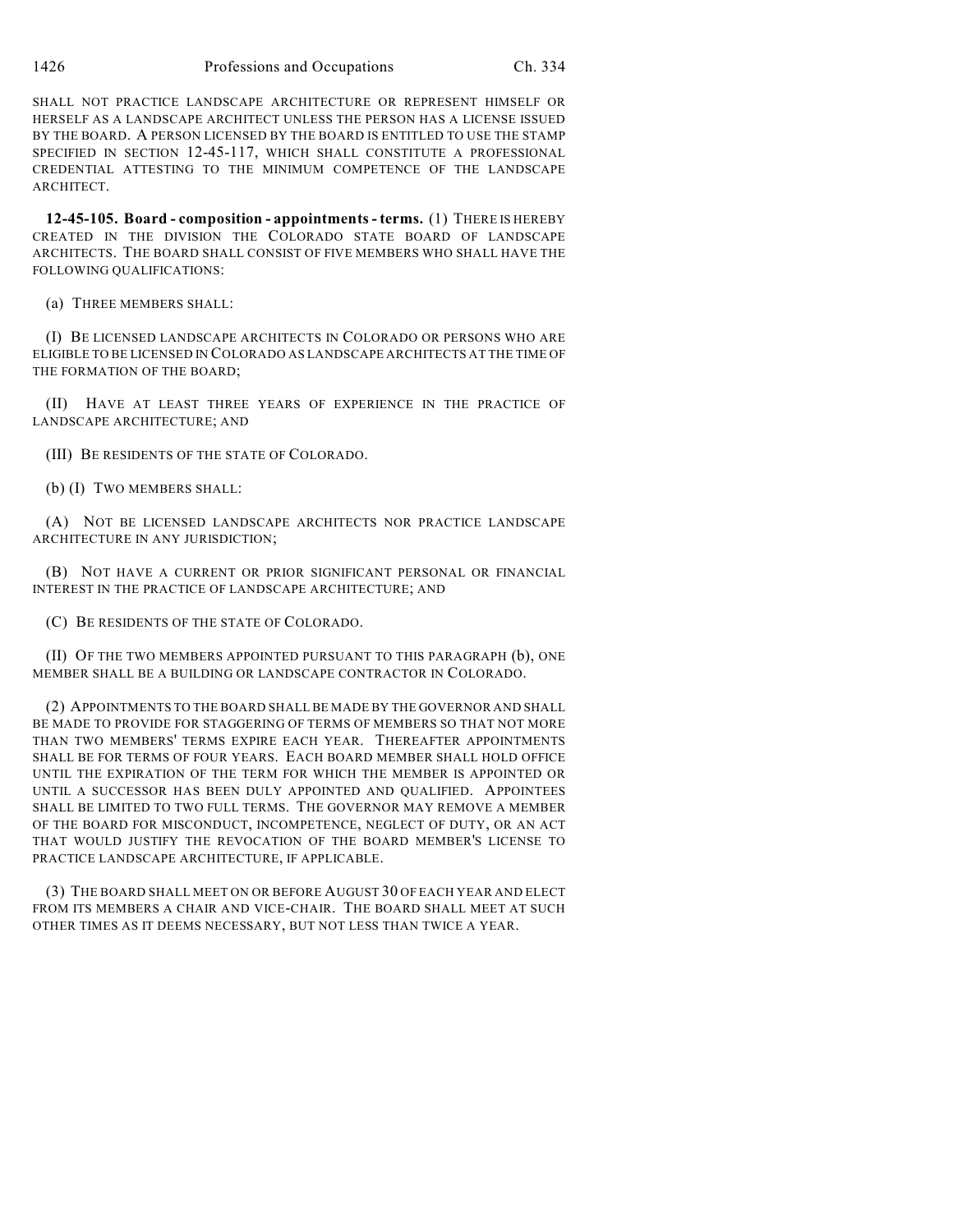**12-45-106. Immunity.** (1) A MEMBER OF THE BOARD OR THE BOARD'S STAFF, A PERSON ACTING AS A WITNESS OR CONSULTANT TO THE BOARD, AND A WITNESS TESTIFYING IN A PROCEEDING AUTHORIZED UNDER THIS ARTICLE SHALL BE IMMUNE FROM LIABILITY IN A CIVIL ACTION FOR ACTS OCCURRING WHILE ACTING IN HIS OR HER CAPACITY AS A BOARD MEMBER, MEMBER OF THE BOARD'S STAFF, CONSULTANT, OR WITNESS IF THE PERSON ACTING IN GOOD FAITH WITHIN THE SCOPE OF HIS OR HER RESPECTIVE CAPACITY, MADE A REASONABLE EFFORT TO OBTAIN THE FACTS OF THE MATTER AS TO WHICH HE OR SHE ACTED, AND ACTED WITH THE REASONABLE BELIEF THAT THE ACTION WAS WARRANTED BY THE FACTS.

(2) ANY PERSON PARTICIPATING IN GOOD FAITH IN MAKING A COMPLAINT OR PARTICIPATING IN AN INVESTIGATION OR ADMINISTRATIVE PROCEEDING PURSUANT TO THIS ARTICLE SHALL BE IMMUNE FROM ANY CIVIL OR CRIMINAL LIABILITY THAT MAY RESULT FROM SUCH PARTICIPATION.

**12-45-107. Powers and duties of board - rules.** (1) THE BOARD SHALL HAVE THE FOLLOWING POWERS AND DUTIES:

(a) TO PROMULGATE RULES NECESSARY TO EFFECTUATE THIS ARTICLE;

(b) TO EXAMINE LICENSE APPLICANTS FOR QUALIFICATIONS;

(c) TO REVIEW SPECIAL CASES AS AUTHORIZED IN THIS ARTICLE;

(d) TO GRANT THE LICENSES OF DULY QUALIFIED APPLICANTS TO PRACTICE LANDSCAPE ARCHITECTURE IN ACCORDANCE WITH THIS ARTICLE;

(e) (I) TO ADMINISTER OATHS, TAKE AFFIRMATIONS OF WITNESSES, AND ISSUE SUBPOENAS TO COMPEL THE ATTENDANCE OF WITNESSES AND THE PRODUCTION OF ALL RELEVANT PAPERS, BOOKS, RECORDS, DOCUMENTARY EVIDENCE, AND MATERIALS IN ANY HEARING, INVESTIGATION, ACCUSATION, OR OTHER MATTER COMING BEFORE THE BOARD. THE BOARD MAY APPOINT AN ADMINISTRATIVE LAW JUDGE PURSUANT TO PART 10 OF ARTICLE 30 OF TITLE 24, C.R.S., TO PERFORM THE FUNCTIONS OF THIS PARAGRAPH (e) AND TO TAKE EVIDENCE AND TO MAKE FINDINGS AND REPORT THEM TO THE BOARD.

(II) UPON FAILURE OF ANY WITNESS TO COMPLY WITH SUCH SUBPOENA OR PROCESS, THE DISTRICT COURT OF THE COUNTY IN WHICH THE SUBPOENAED PERSON OR LICENSEE RESIDES OR CONDUCTS BUSINESS, UPON APPLICATION BY THE BOARD OR DIRECTOR WITH NOTICE TO THE SUBPOENAED PERSON OR LICENSEE, MAY ISSUE TO THE PERSON OR LICENSEE AN ORDER REQUIRING THAT PERSON OR LICENSEE TO APPEAR BEFORE THE DIRECTOR; TO PRODUCE THE RELEVANT PAPERS, BOOKS, RECORDS, DOCUMENTARY EVIDENCE, OR MATERIALS IF SO ORDERED; OR TO GIVE EVIDENCE TOUCHING THE MATTER UNDER INVESTIGATION OR IN QUESTION. FAILURE TO OBEY THE ORDER OF THE COURT MAY BE PUNISHED BY THE COURT AS A CONTEMPT OF COURT.

(f) TO ADOPT AND USE A SEAL;

(g) TO CONDUCT HEARINGS IN ACCORDANCE WITH SECTION 24-4-105, C.R.S., UPON COMPLAINTS CONCERNING THE CONDUCT OF LANDSCAPE ARCHITECTS; EXCEPT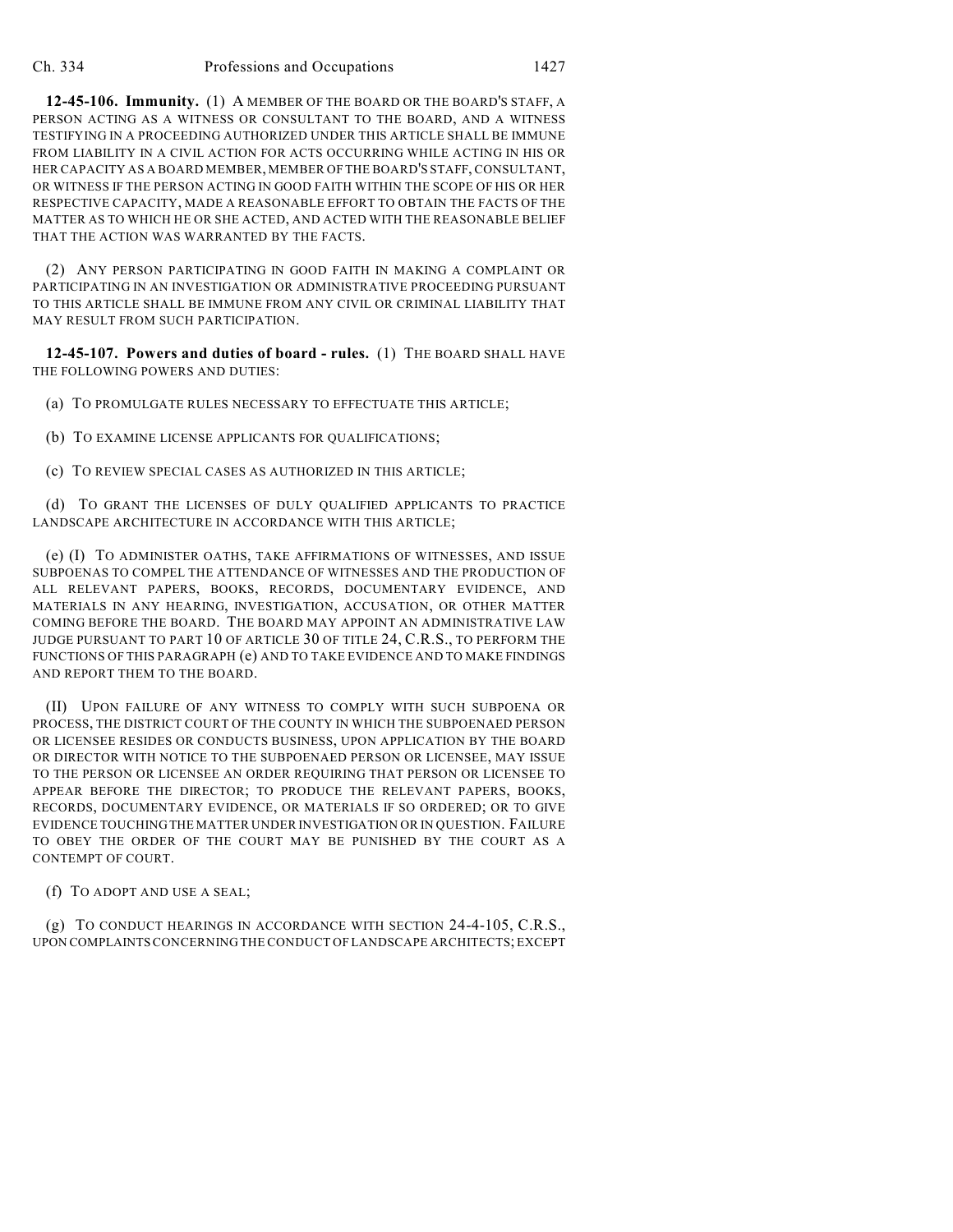THAT THE BOARD MAY APPOINT AN ADMINISTRATIVE LAW JUDGE PURSUANT TO PART 10 OF ARTICLE 30 OF TITLE 24, C.R.S., TO CONDUCT SUCH HEARINGS;

(h) TO REFER FOR PROSECUTION BY THE DISTRICT ATTORNEY OR THE ATTORNEY GENERAL PERSONS VIOLATING THIS ARTICLE;

(i) TO REQUIRE A LICENSED LANDSCAPE ARCHITECT TO HAVE A STAMP AS PRESCRIBED BY THE BOARD; AND

(j) TO DENY THE ISSUANCE OR RENEWAL OF, SUSPEND FOR A SPECIFIED PERIOD, OR REVOKE A LICENSE; ISSUE A LETTER OF ADMONITION TO OR CENSURE OR PLACE ON PROBATION ANY PERSON WHO, WHILE HOLDING A LANDSCAPE ARCHITECT LICENSE, VIOLATES ANY PROVISION OF THIS ARTICLE; ISSUE CONFIDENTIAL LETTERS OF CONCERN; ISSUE CEASE AND DESIST ORDERS; OR IMPOSE OTHER CONDITIONS OR LIMITATIONS ON A LICENSEE.

**12-45-108. Management of fees and expenses of board.** (1) FEES COLLECTED PURSUANT TO SECTION 12-45-111 SHALL BE TRANSMITTED TO THE STATE TREASURER, WHO SHALL CREDIT THE SAME IN ACCORDANCE WITH SECTION 24-34-105,C.R.S. THE GENERAL ASSEMBLY SHALL MAKE ANNUAL APPROPRIATIONS PURSUANT TO SAID SECTION FOR THE EXPENDITURES OF THE BOARD.

(2) THE BOARD MAY EMPLOY SUCH TECHNICAL, CLERICAL, INVESTIGATIVE, OR OTHER ASSISTANCE NECESSARY FOR THE PROPER PERFORMANCE OF THE BOARD'S DUTIES, SUBJECT TO THE PROVISIONS OF SECTION 13 OF ARTICLE XII OF THE STATE CONSTITUTION, AND MAY MAKE EXPENDITURES THAT ARE NECESSARY FOR THE PROPER PERFORMANCE OF THE BOARD'S DUTIES UNDER THIS ARTICLE.

**12-45-109. Records.** (1) THE BOARD SHALL KEEP A RECORD OF ITS PROCEEDINGS, A REGISTER OF ALL APPLICATIONS FOR LICENSING, AND OTHER INFORMATION DEEMED NECESSARY BY THE BOARD.

(2) THE RECORDS OF THE BOARD SHALL BE PUBLIC RECORDS PURSUANT TO ARTICLE 72 OF TITLE 24, C.R.S. COPIES OF RECORDS AND PAPERS OF THE BOARD OR THE DEPARTMENT OF REGULATORY AGENCIES CONCERNING THE ADMINISTRATION OF THIS ARTICLE, WHEN CERTIFIED AND AUTHENTICATED BY SEAL, SHALL BE RECEIVED BY A COURT IN THE SAME MANNER AS ORIGINAL DOCUMENTS.

**12-45-110. Licensure - application - qualifications.** (1) **Application.** (a) AN APPLICATION FOR LICENSURE SHALL INCLUDE EVIDENCE OF THE EDUCATION AND PRACTICAL EXPERIENCE REQUIRED BY THIS SECTION AND THE RULES OF THE BOARD.

(b) A PERSON APPLYING FOR LICENSURE UNDER THIS ARTICLE SHALL DISCLOSE WHETHER HE OR SHE HAS BEEN DENIED LICENSURE OR DISCIPLINED AS A LANDSCAPE ARCHITECT OR PRACTICED LANDSCAPE ARCHITECTURE IN VIOLATION OF THIS ARTICLE. IF AN APPLICANT HAS VIOLATED THIS ARTICLE, THE BOARD MAY DENY AN APPLICATION FOR LICENSURE. WHEN DETERMINING WHETHER A PERSON HAS VIOLATED THIS ARTICLE, SECTION 24-5-101, C.R.S., SHALL GOVERN THE BOARD'S ACTIONS.

(c) APPLICANTS MAY SEEK LICENSURE IN ONE OF THE FOLLOWING MANNERS: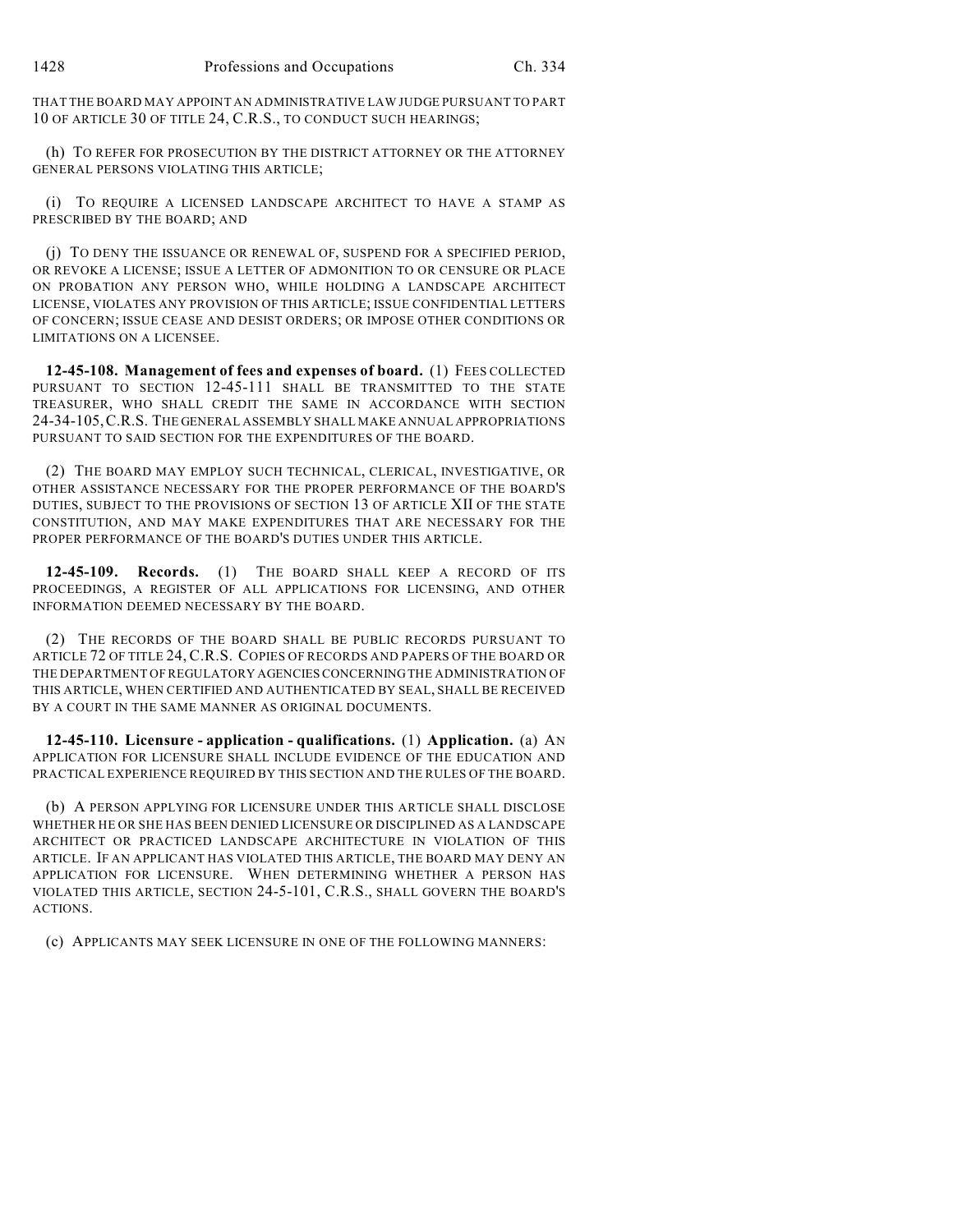(I) LICENSURE BY EXAMINATION AS DESCRIBED IN SUBSECTION (3) OF THIS SECTION;

(II) LICENSURE BY ENDORSEMENT AS DESCRIBED IN SUBSECTION (4) OF THIS SECTION; OR

(III) LICENSURE BY PRIOR PRACTICE AS DESCRIBED IN SUBSECTION (5) OF THIS SECTION.

(2) **Education and experience.** THE BOARD SHALL SET MINIMUM EDUCATIONAL AND EXPERIENCE REQUIREMENTS FOR LICENSURE BY EXAMINATION, SUBJECT TO THE FOLLOWING GUIDELINES:

(a) THE BOARD MAY REQUIRE EITHER:

(I) (A) PRACTICAL EXPERIENCE FOR A SPECIFIED PERIOD, NOT TO EXCEED THREE YEARS, OR EDUCATION OR EXPERIENCE DETERMINED BY THE BOARD TO BE SUBSTANTIALLY EQUIVALENT; AND

(B) A PROFESSIONAL DEGREE FROM A PROGRAM ACCREDITED BY THE LANDSCAPE ARCHITECTURAL ACCREDITATION BOARD OR ANY SUCCESSOR ORGANIZATION, OR EDUCATION OR EXPERIENCE DETERMINED BY THE BOARD TO BE SUBSTANTIALLY EQUIVALENT; OR

(II) PRACTICAL EXPERIENCE FOR A SPECIFIED PERIOD, NOT TO EXCEED TEN YEARS, UNDER THE DIRECT SUPERVISION OF A LICENSED LANDSCAPE ARCHITECT OR A LANDSCAPE ARCHITECT WITH AN EQUIVALENT LEVEL OF COMPETENCE AS DEFINED BY RULES OF THE BOARD; OR

(III) A COMBINATION OF SUCH PRACTICAL EXPERIENCE AND EDUCATION, NOT TO EXCEED TEN YEARS.

(b) ONE YEAR OF THE EXPERIENCE REQUIRED BY THIS SUBSECTION (2) MAY BE PRACTICAL FIELD EXPERIENCE IN CONSTRUCTION TECHNIQUES, TEACHING, OR RESEARCH IN A PROGRAM ACCREDITED BY THE LANDSCAPE ARCHITECTURAL ACCREDITATION BOARD OR AN EQUIVALENT SUCCESSOR ORGANIZATION.

(c) SUBJECT TO REVIEW AND APPROVAL BY THE BOARD PURSUANT TO RULES, A GRADUATE OF AN UNACCREDITED PROGRAM OF LANDSCAPE ARCHITECTURE OR A RELATED FIELD SHALL BE ELIGIBLE TO SUBSTITUTE EDUCATION FOR THE PRACTICAL EXPERIENCE REQUIRED BY THE BOARD PURSUANT TO THIS SUBSECTION (2).

(d) (I) PRIOR TO LICENSURE, AN APPLICANT BY EXAMINATION SHALL PASS AN EXAMINATION DEVELOPED OR ADOPTED BY THE BOARD THAT MEASURES THE MINIMUM LEVEL OF COMPETENCE NECESSARY TO BE A LICENSED LANDSCAPE ARCHITECT. THE BOARD SHALL DESIGNATE AND NOTIFY APPLICANTS OF THE TIME AND LOCATION FOR EXAMINATIONS. THE BOARD MAY ENGAGE A PRIVATE CONTRACTOR TO ADMINISTER THE EXAMINATIONS.

(II) THE BOARD MAY ADOPT THE EXAMINATIONS, RECOMMENDED GRADING PROCEDURES, AND EDUCATIONAL AND PRACTICAL EXPERIENCE REQUIREMENTS AND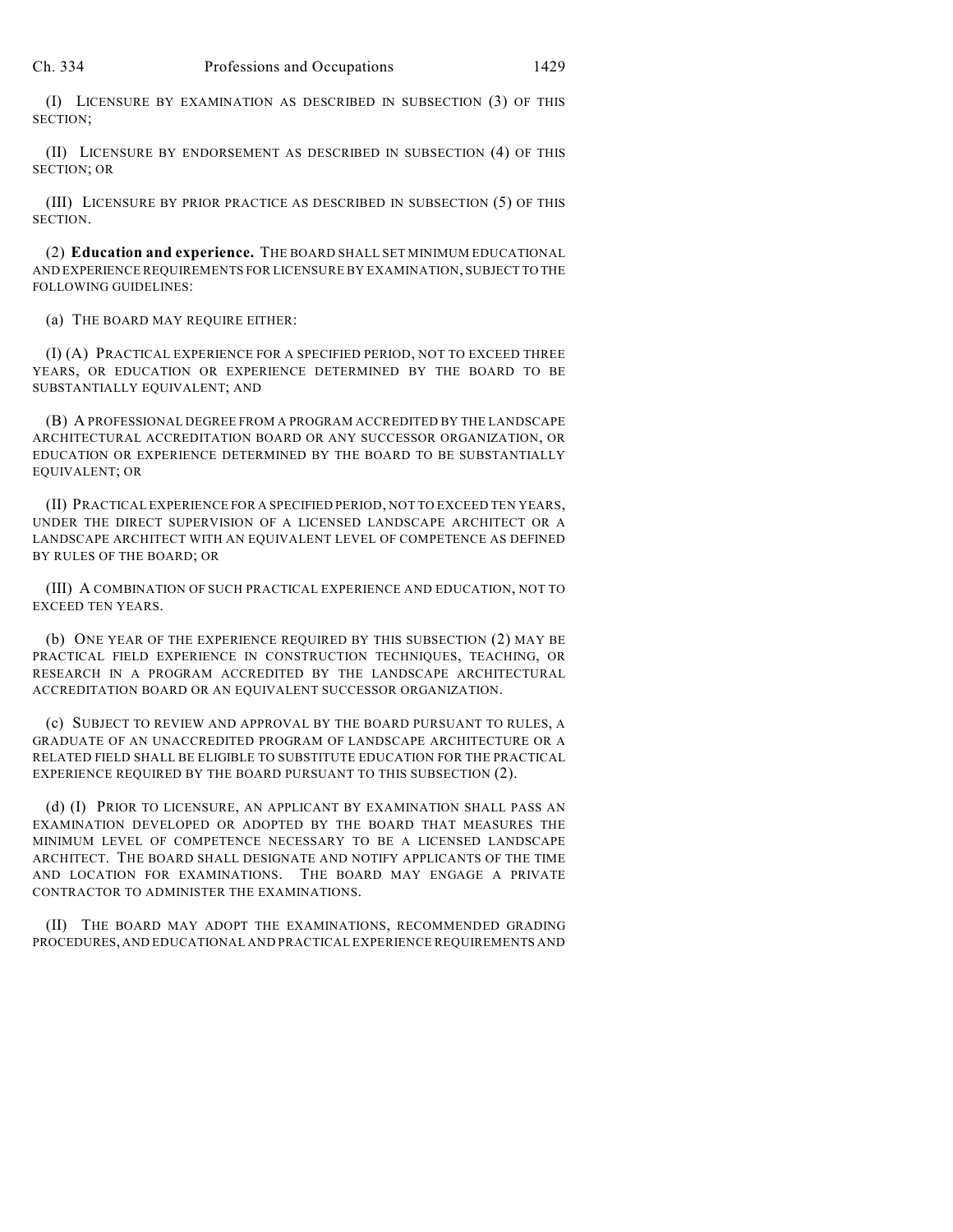EQUIVALENTS OF THE COUNCIL OF LANDSCAPE ARCHITECTURAL REGISTRATION BOARDS OR A SUCCESSOR ORGANIZATION IF SUCH EXAMINATIONS, PROCEDURES, AND REQUIREMENTS AND EQUIVALENTS DO NOT CONFLICT WITH THE REQUIREMENTS OF THIS ARTICLE.

(3) **Licensure by examination.** (a) BEFORE BEING LICENSED PURSUANT TO THIS SUBSECTION (3), AN APPLICANT FOR LICENSURE BY EXAMINATION SHALL PASS AN EXAMINATION DEVELOPED OR ADOPTED BY THE BOARD TO MEASURE THE MINIMUM LEVEL OF COMPETENCE.

(b) THE BOARD SHALL DESIGNATE A TIME AND LOCATION FOR EXAMINATIONS AND SHALL NOTIFY APPLICANTS OF THIS TIME AND LOCATION IN A TIMELY MANNER. THE BOARD MAY CONTRACT FOR ASSISTANCE IN ADMINISTERING THE EXAMINATIONS.

(c) THE BOARD MAY ADOPT THE EXAMINATIONS, RECOMMENDED GRADING PROCEDURES, AND EDUCATIONAL AND PRACTICAL EXPERIENCE REQUIREMENTS OF THE COUNCIL OF LANDSCAPE ARCHITECTURAL REGISTRATION BOARDS OR ANY SUBSTANTIALLY EQUIVALENT SUCCESSOR ORGANIZATION IF SUCH EXAMINATIONS, PROCEDURES, AND REQUIREMENTS DO NOT CONFLICT WITH THE REQUIREMENTS OF THIS ARTICLE.

(4) **Licensure by endorsement.** (a) AN APPLICANT FOR LICENSURE BY ENDORSEMENT SHALL FILE AN APPLICATION AS PRESCRIBED BY THE BOARD AND SHALL HOLD A CURRENT VALID LICENSE OR REGISTRATION IN A JURISDICTION REQUIRING QUALIFICATIONS SUBSTANTIALLY EQUIVALENT TO THOSE REQUIRED FOR LICENSURE BY SUBSECTIONS (2) AND (3) OF THIS SECTION.

(b) THE BOARD SHALL PROVIDE PROCEDURES FOR AN APPLICANT TO APPLY DIRECTLY TO THE BOARD FOR A LICENSE BY ENDORSEMENT. A CERTIFIED RECORD FROM THE COUNCIL OF LANDSCAPE ARCHITECTURAL REGISTRATION BOARDS, OR ITS SUCCESSOR ORGANIZATION, SHALL QUALIFY A CANDIDATE TO SUBMIT AN APPLICATION TO THE BOARD FOR LICENSURE BY ENDORSEMENT.

(c) THE BOARD MAY DEVELOP OR ADOPT A SUPPLEMENTARY EXAMINATION TO MEASURE THE MINIMUM COMPETENCE OF APPLICANTS FOR LICENSURE BY ENDORSEMENT. THE SUPPLEMENTARY EXAMINATION SHALL BE ADMINISTERED AT THE DISCRETION OF THE BOARD WHEN AN APPLICANT FOR LICENSURE BY ENDORSEMENT HAS OTHERWISE FAILED TO SUFFICIENTLY DEMONSTRATE MINIMUM COMPETENCE.

(5) **Licensure by prior practice.** (a) THE BOARD SHALL ADOPT RULES AUTHORIZING THE ISSUANCE OF A LICENSE TO QUALIFIED CANDIDATES WHO PRACTICED LANDSCAPE ARCHITECTURE BEFORE JANUARY 1, 2008.

(b) THE FOLLOWING EVIDENCE, AS VERIFIED BY THE BOARD, SHALL BE ACCEPTABLE AS PROOF THAT A CANDIDATE IS QUALIFIED FOR LICENSURE BY PRIOR PRACTICE:

(I) (A) A DIPLOMA OR CERTIFICATE OF GRADUATION FROM A LANDSCAPE ARCHITECTURE DEGREE PROGRAM ACCREDITED BY THE LANDSCAPE ARCHITECTURE ACCREDITATION BOARD OR ITS SUCCESSOR ORGANIZATION; AND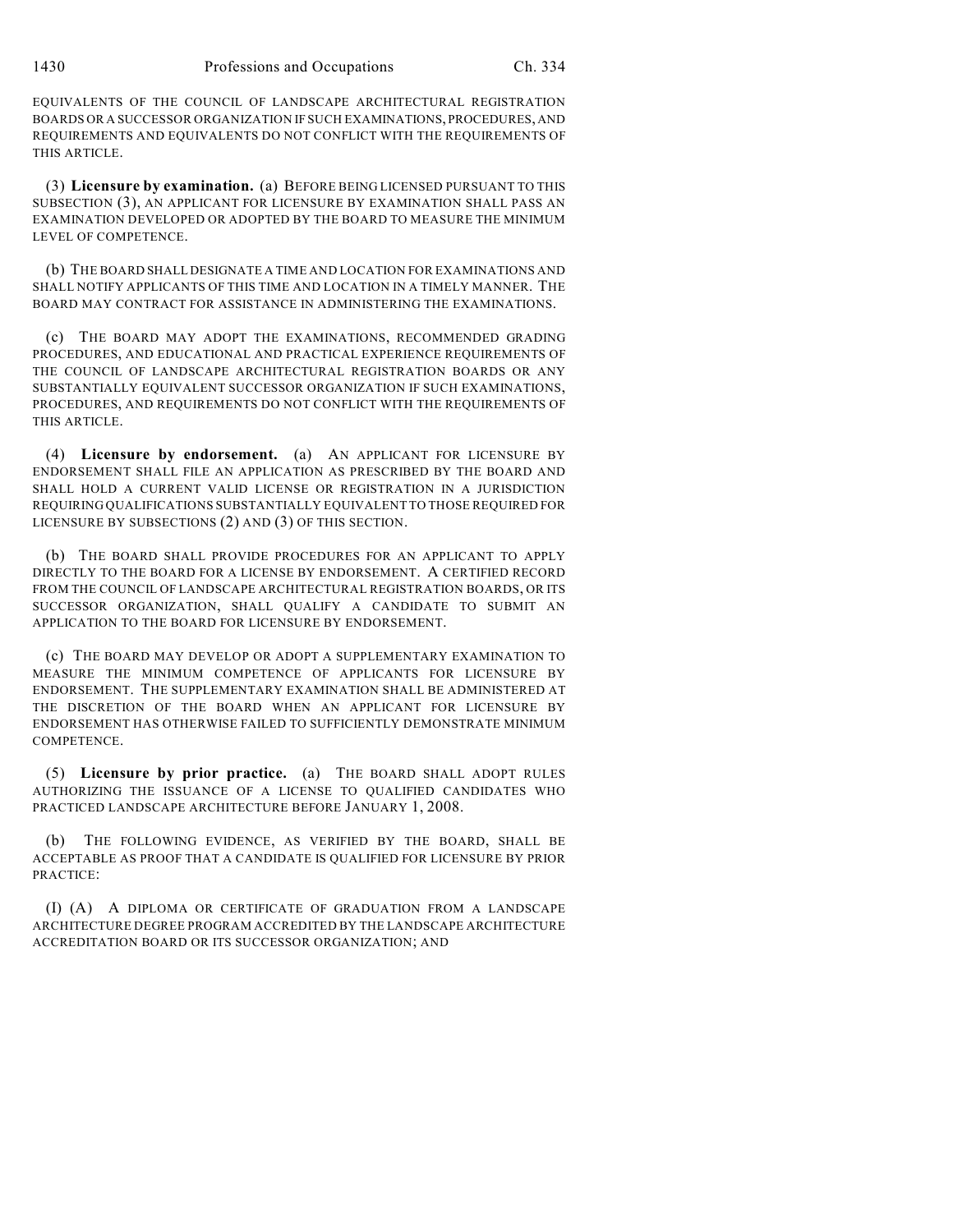(B) EVIDENCE OF AT LEAST SIX YEARS OF PRACTICAL EXPERIENCE IN THE PRACTICE OF LANDSCAPE ARCHITECTURE SUFFICIENT TO SATISFY THE BOARD THAT THE APPLICANT HAS MINIMUM COMPETENCE IN THE PRACTICE OF LANDSCAPE ARCHITECTURE; OR

(II) EVIDENCE THAT THE APPLICANT HAS AT LEAST TEN YEARS OF PRACTICAL EXPERIENCE IN THE PRACTICE OF LANDSCAPE ARCHITECTURE SUFFICIENT TO SATISFY THE BOARD THAT THE APPLICANT HAS MINIMUM COMPETENCE IN THE PRACTICE OF LANDSCAPE ARCHITECTURE.

(c) ALL EXPERIENCE REQUIRED TO QUALIFY FOR LICENSURE BY PRIOR PRACTICE SHALL BE OBTAINED BEFORE JANUARY 1, 2008; EXCEPT THAT ONE YEAR OF REQUIRED EXPERIENCE FOR LICENSURE BY PRIOR PRACTICE MAY ACCRUE AFTER JANUARY 1, 2008.

(d) THE BOARD MAY DEVELOP OR ADOPT A SUPPLEMENTARY EXAMINATION TO MEASURE THE MINIMUM COMPETENCE OF APPLICANTS FOR LICENSURE BY PRIOR PRACTICE. THE SUPPLEMENTARY EXAMINATION SHALL BE ADMINISTERED AT THE DISCRETION OFTHE BOARD WHEN AN APPLICANT FOR LICENSURE BY PRIOR PRACTICE HAS OTHERWISE FAILED TO SUFFICIENTLY DEMONSTRATE MINIMUM COMPETENCE.

(6) **Issuance of license.** UPON APPLICATION AND SATISFACTION OF THE REQUIREMENTS OF THIS SECTION, THE BOARD SHALL ISSUE A LICENSE TO PRACTICE LANDSCAPE ARCHITECTURE. THE BOARD IS NOT REQUIRED TO ISSUE A LICENSE IF THE APPLICANT IS SUBJECT TO DISCIPLINE PURSUANT TO THIS ARTICLE.

(7) **Lapse of application.** IF AN APPLICANT FAILS TO MEET THE LICENSING REQUIREMENTS WITHIN THREE YEARS AFTER FILING AN APPLICATION, THE APPLICATION SHALL BE VOID. THE BOARD MAY AUTHORIZE AN APPLICANT FOR LICENSURE BY EXAMINATION TO REATTEMPT THE EXAMINATION WITHOUT LIMITATION AND MAY EXEMPT AN APPLICANT FROM THIS SUBSECTION (7) SO LONG AS THE APPLICANT REATTEMPTS THE EXAMINATION WITHIN THIRTY-ONE MONTHS AFTER THE LAST EXAMINATION.

(8) **Renewal and reinstatement.** ALL LICENSES SHALL EXPIRE PURSUANT TO A SCHEDULE ESTABLISHED BY THE DIRECTOR. LICENSES SHALL BE RENEWED OR REINSTATED PURSUANT TO SECTION 24-34-102 (8), C.R.S. THE DIRECTOR MAY ESTABLISH RENEWAL FEES AND DELINQUENCY FEES FOR REINSTATEMENT PURSUANT TO SECTION 24-34-105, C.R.S. IF A PERSON FAILS TO RENEW HIS OR HER LICENSE PURSUANT TO THE SCHEDULE ESTABLISHED BY THE DIRECTOR, THE LICENSE SHALL EXPIRE. ANY PERSON WHOSE LICENSE HAS EXPIRED SHALL BE SUBJECT TO PENALTIES PROVIDED IN THIS ARTICLE OR IN SECTION 24-34-102 (8), C.R.S. ALL FEES COLLECTED UNDER THIS ARTICLE SHALL BE DEPOSITED IN ACCORDANCE WITH SECTION 12-45-111.

**12-45-111. Fees.** THE DIRECTOR SHALL ESTABLISH A SCHEDULE OF REASONABLE FEES FOR APPLICATIONS, LICENSES, RENEWAL OF LICENSES, INACTIVE STATUS, AND LATE FEES. THE FEES SHALL BE SET, COLLECTED, AND CREDITED PURSUANT TO SECTION 24-34-105, C.R.S.

**12-45-112. Professional liability.** (1) THE SHAREHOLDERS, MEMBERS, OR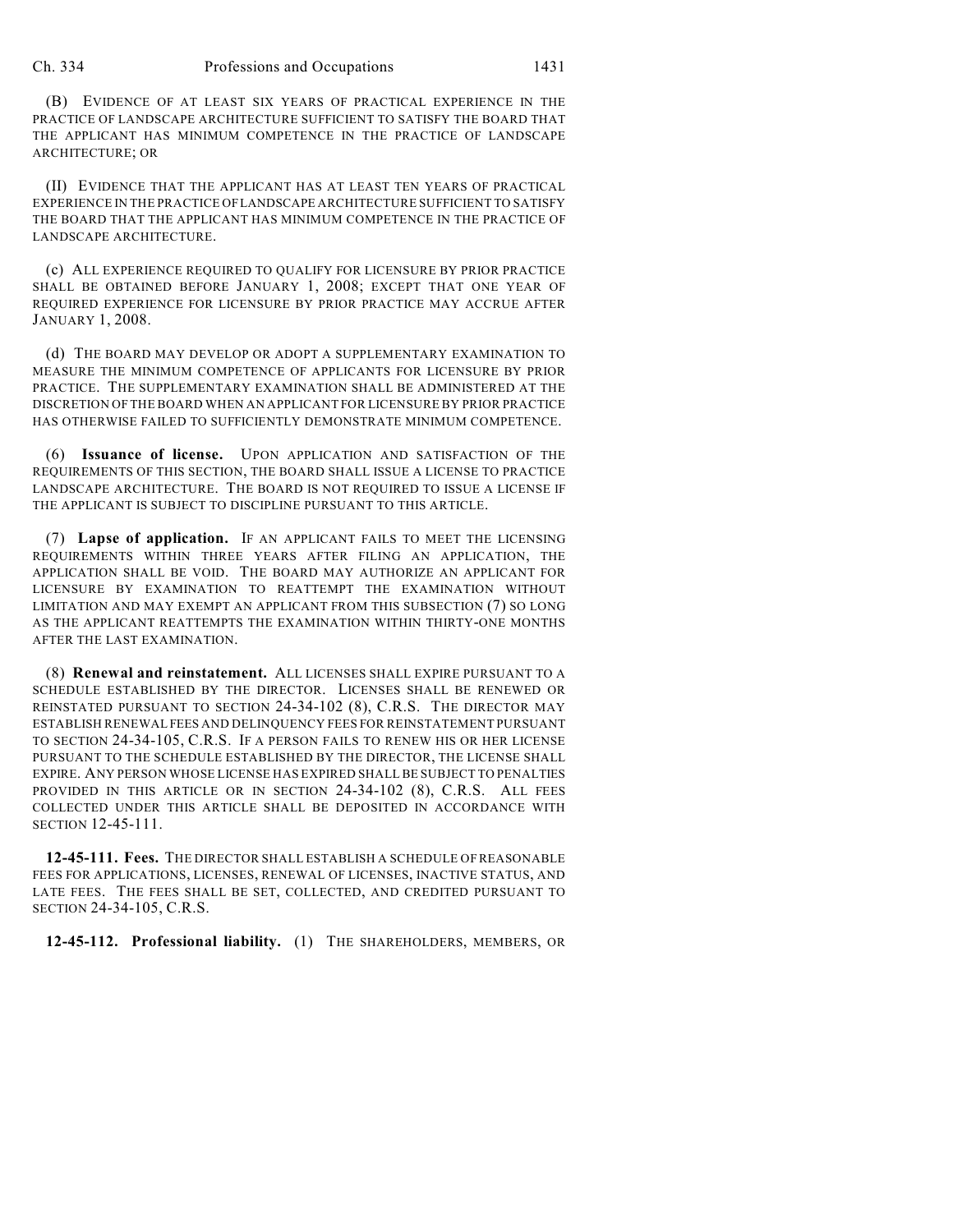1432 Professions and Occupations Ch. 334

PARTNERS OF AN ENTITY THAT PRACTICES LANDSCAPE ARCHITECTURE ARE LIABLE FOR THE ACTS, ERRORS, AND OMISSIONS OF THE EMPLOYEES, MEMBERS, AND PARTNERS OF THE ENTITY, EXCEPT WHEN THE ENTITY MAINTAINS A QUALIFYING POLICY OF PROFESSIONAL LIABILITY INSURANCE AS SET FORTH IN SUBSECTION (2) OF THIS SECTION.

(2) (a) A QUALIFYING POLICY OF PROFESSIONAL LIABILITY INSURANCE SHALL MEET THE FOLLOWING MINIMUM STANDARDS:

(I) THE POLICY SHALL INSURE THE ENTITY AGAINST LIABILITY IMPOSED UPON IT BY LAW FOR DAMAGES ARISING OUT OF THE NEGLIGENT ACTS, ERRORS, AND OMISSIONS OF ALL PROFESSIONAL AND NONPROFESSIONAL EMPLOYEES, MEMBERS, AND PARTNERS; AND

(II) THE INSURANCE SHALL BE IN A POLICY AMOUNT OF AT LEAST SEVENTY-FIVE THOUSAND DOLLARS MULTIPLIED BY THE TOTAL NUMBER OF LANDSCAPE ARCHITECTS IN OR EMPLOYED BY THE ENTITY, UP TO A MAXIMUM OF FIVE HUNDRED THOUSAND DOLLARS.

(b) IN ADDITION, THE POLICY MAY INCLUDE:

(I) A PROVISION STATING THAT THE POLICY SHALL NOT APPLY TO THE FOLLOWING:

(A) A DISHONEST, FRAUDULENT, CRIMINAL, OR MALICIOUS ACT OR OMISSION OF THE INSURED ENTITY OR OF ANY STOCKHOLDER, EMPLOYEE, MEMBER, OR PARTNER OF THE INSURED ENTITY;

(B) THE CONDUCT OF A BUSINESS ENTERPRISE THAT IS NOT THE PRACTICE OF LANDSCAPE ARCHITECTURE BY THE INSURED ENTITY;

(C) THE CONDUCT OF A BUSINESS ENTERPRISE IN WHICH THE INSURED ENTITY MAY BE A PARTNER OR THAT MAY BE CONTROLLED, OPERATED, OR MANAGED BY THE INSURED ENTITY IN ITS OWN OR IN A FIDUCIARY CAPACITY, INCLUDING, BUT NOT LIMITED TO, THE OWNERSHIP, MAINTENANCE, OR USE OF PROPERTY;

(D) BODILY INJURY, SICKNESS, DISEASE, OR DEATH OF A PERSON; OR

(E) DAMAGE TO, OR DESTRUCTION OF, TANGIBLE PROPERTY OWNED BY THE INSURED ENTITY;

(II) ANY OTHER REASONABLE PROVISIONS WITH RESPECT TO POLICY PERIODS, TERRITORY, CLAIMS, CONDITIONS, AND MINISTERIAL MATTERS.

**12-45-113. Grounds for disciplinary action.** (1) THE BOARD SHALL INVESTIGATE THE ACTIVITIES OF A LICENSEE OR OTHER PERSON UPON ITS OWN MOTION OR UPON THE RECEIPT OF A WRITTEN, SIGNED COMPLAINT ALLEGING GROUNDS FOR DISCIPLINARY ACTION UNDER THIS ARTICLE.

(2) GROUNDS FOR DISCIPLINARY ACTION SHALL INCLUDE:

(a) FRAUD OR A MATERIAL MISSTATEMENT OF FACT MADE IN PROCURING OR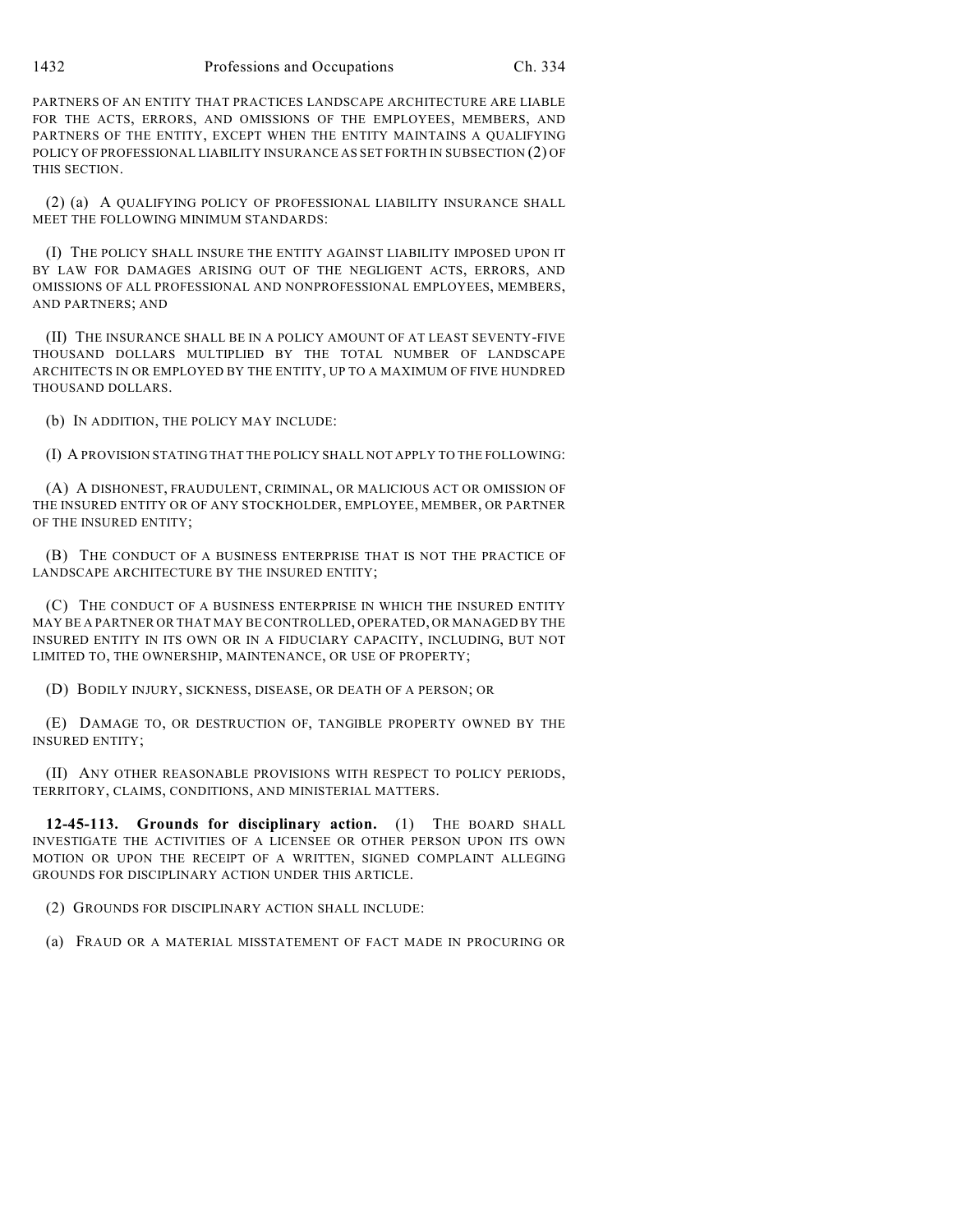ATTEMPTING TO PROCURE A LICENSE;

(b) AN ACT OR OMISSION THAT FAILS TO MEET THE GENERALLY ACCEPTED STANDARDS OF THE PRACTICE OF LANDSCAPE ARCHITECTURE AND THAT ENDANGERS LIFE, HEALTH, PROPERTY, OR THE PUBLIC WELFARE;

(c) FRAUD OR DECEIT IN THE PRACTICE OF LANDSCAPE ARCHITECTURE;

(d) AFFIXING A SEAL OR AUTHORIZING A SEAL TO BE AFFIXED TO A DOCUMENT IF SUCH ACT MISLEADS ANOTHER INTO INCORRECTLY BELIEVING THAT A LICENSED LANDSCAPE ARCHITECT WAS THE DOCUMENT'S AUTHOR OR WAS RESPONSIBLE FOR ITS PREPARATION;

(e) VIOLATION OF OR AIDING OR ABETTING IN THE VIOLATION OF THIS ARTICLE, A RULE PROMULGATED BY THE BOARD UNDER THIS ARTICLE, OR AN ORDER OF THE BOARD ISSUED UNDER THIS ARTICLE;

(f) BEING CONVICTED OF OR PLEADING NOLO CONTENDERE TO A FELONY IN COLORADO OR TO ANY CRIME OUTSIDE COLORADO THAT WOULD CONSTITUTE A FELONY IN COLORADO, IF THE FELONY OR OTHER CRIME CONCERNS THE PRACTICE OF LANDSCAPE ARCHITECTURE. A CERTIFIED COPY OF THE JUDGMENT OF A COURT OF COMPETENT JURISDICTION OF A CONVICTION OR PLEA SHALL BE PRESUMPTIVE EVIDENCE OF THE CONVICTION OR PLEA IN ANY HEARING UNDER THIS ARTICLE. THE BOARD SHALL BE GOVERNED BY SECTION 24-5-101,C.R.S., WHEN CONSIDERING THE CONVICTION OR PLEA.

(g) USE OF FALSE, DECEPTIVE, OR MISLEADING ADVERTISING;

(h) HABITUAL OR EXCESSIVE USE OR ABUSE OF ALCOHOL OR A HABIT-FORMING DRUG OR HABITUAL USE OF A CONTROLLED SUBSTANCE, AS DEFINED IN SECTION 18-18-102 (5),C.R.S., OR OTHER DRUG HAVING SIMILAR EFFECTS, WHEN THE USE OR ABUSE RENDERS THE LANDSCAPE ARCHITECT UNFIT TO ENGAGE IN THE PRACTICE OF LANDSCAPE ARCHITECTURE;

(i) USE OF A SCHEDULE I CONTROLLED SUBSTANCE, AS DEFINED IN SECTION 18-18-203, C.R.S.;

(j) FAILURE TO REPORT TO THE BOARD A LANDSCAPE ARCHITECT KNOWN TO HAVE VIOLATED THIS ARTICLE OR ANY BOARD ORDER OR RULE. POTENTIAL VIOLATIONS OF THIS PARAGRAPH (j) INCLUDE KNOWLEDGE OF AN ACTION OR ARBITRATION IN WHICH CLAIMS REGARDING THE LIFE AND SAFETY OF THE USERS OF A SITE ARE ALLEGED.

(k) MAKING OR OFFERING A SUBSTANTIAL GIFT TO INFLUENCE A PROSPECTIVE OR EXISTING CLIENT OR EMPLOYER TO USE OR REFRAIN FROM USING A SPECIFIC LANDSCAPE ARCHITECT;

(l) FAILURE TO EXERCISE ADEQUATE PROFESSIONAL SUPERVISION OF PERSONS ASSISTING IN THE PRACTICE OF LANDSCAPE ARCHITECTURE UNDER A LICENSED LANDSCAPE ARCHITECT;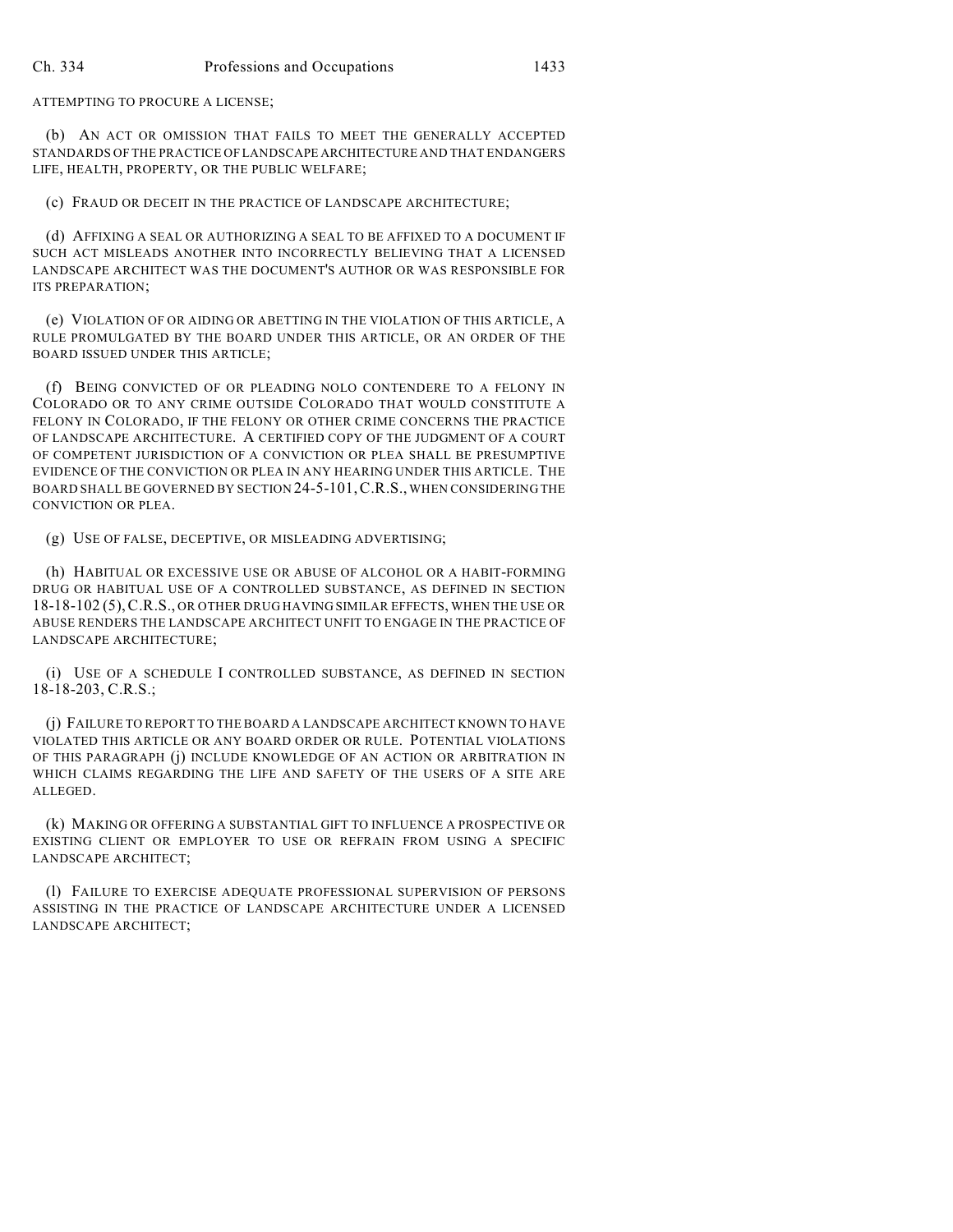(m) PERFORMING SERVICES BEYOND THE COMPETENCE, TRAINING, OR EDUCATION OF A LANDSCAPE ARCHITECT;

(n) SELLING, FRAUDULENTLY OBTAINING, OR FRAUDULENTLY FURNISHING A LICENSE OR RENEWAL OF A LICENSE TO PRACTICE LANDSCAPE ARCHITECTURE;

(o) PRACTICING LANDSCAPE ARCHITECTURE OR ADVERTISING, REPRESENTING, OR HOLDING ONESELF OUT AS A LICENSED LANDSCAPE ARCHITECT OR USING THE TITLE "LANDSCAPE ARCHITECT" OR "LICENSED LANDSCAPE ARCHITECT" UNLESS THE PERSON IS LICENSED PURSUANT TO THIS ARTICLE; OR

(p) OTHERWISE VIOLATING ANY PROVISION OF THIS ARTICLE.

(3) A DISCIPLINARY ACTION IN ANOTHER STATE OR JURISDICTION TAKEN ON GROUNDS THAT WOULD CONSTITUTE A VIOLATION UNDER THIS ARTICLE SHALL BE PRIMA FACIE EVIDENCE OF GROUNDS FOR DISCIPLINARY ACTION UNDER THIS SECTION.

**12-45-114. Disciplinary actions by board - licenses denied, suspended, or revoked - cease and desist orders.** (1) THE BOARD MAY DENY, REFUSE TO RENEW, SUSPEND, OR REVOKE ANY LICENSE, MAY PLACE A LICENSEE ON PROBATION, MAY PLACE CONDITIONS OR LIMITATIONS ON THE LICENSE, OR MAY IMPOSE A CENSURE OR FINE IF, AFTER NOTICE AND HEARING, THE BOARD DETERMINES THAT THE LICENSEE HAS COMMITTED ANY OF THE ACTS SPECIFIED IN SECTION 12-45-113.

(2) (a) WHEN A COMPLAINT OR INVESTIGATION DISCLOSES AN INSTANCE OF MISCONDUCT THAT, IN THE BOARD'S OPINION, DOES NOT WARRANT FORMAL ACTION BUT THAT SHOULD NOT BE DISMISSED AS BEING WITHOUT MERIT, THE BOARD MAY ISSUE AND SEND TO THE LICENSEE, BY CERTIFIED MAIL, A WRITTEN LETTER OF ADMONITION.

(b) WHEN A LETTER OF ADMONITION IS SENT BY THE BOARD, THE LICENSEE SHALL BE ADVISED THAT HE OR SHE HAS THE RIGHT TO REQUEST, WITHIN TWENTY DAYS AFTER RECEIPT OF THE LETTER, THAT FORMAL DISCIPLINARY PROCEEDINGS BE INITIATED TO ADJUDICATE THE PROPRIETY OF THE CONDUCT UPON WHICH THE LETTER OF ADMONITION IS BASED.

(c) UPON RECEIPT OF A TIMELY REQUEST FOR ADJUDICATION PURSUANT TO PARAGRAPH (b) OF THIS SUBSECTION (2), THE BOARD SHALL VOID THE LETTER OF ADMONITION AND SHALL INSTITUTE FORMAL DISCIPLINARY PROCEEDINGS TO ADDRESS THE MATTER.

(3) WHEN A COMPLAINT OR INVESTIGATION DISCLOSES AN INSTANCE OF CONDUCT THAT DOES NOT WARRANT FORMAL ACTION BY THE BOARD AND, IN THE OPINION OF THE BOARD, THE COMPLAINT SHOULD BE DISMISSED, BUT THE BOARD HAS NOTICED INDICATIONS OF POSSIBLE ERRANT CONDUCT BY THE LICENSEE THAT COULD LEAD TO SERIOUS CONSEQUENCES IF NOT CORRECTED, A CONFIDENTIAL LETTER OF CONCERN MAY BE ISSUED TO THE LICENSEE. THE CONFIDENTIAL LETTER OF CONCERN AND NOTICE OF THE ISSUANCE OF THE LETTER SHALL BE SENT TO THE LICENSEE BY CERTIFIED MAIL. ISSUANCE OF A CONFIDENTIAL LETTER OF CONCERN SHALL NOT BE CONSTRUED TO BE DISCIPLINE.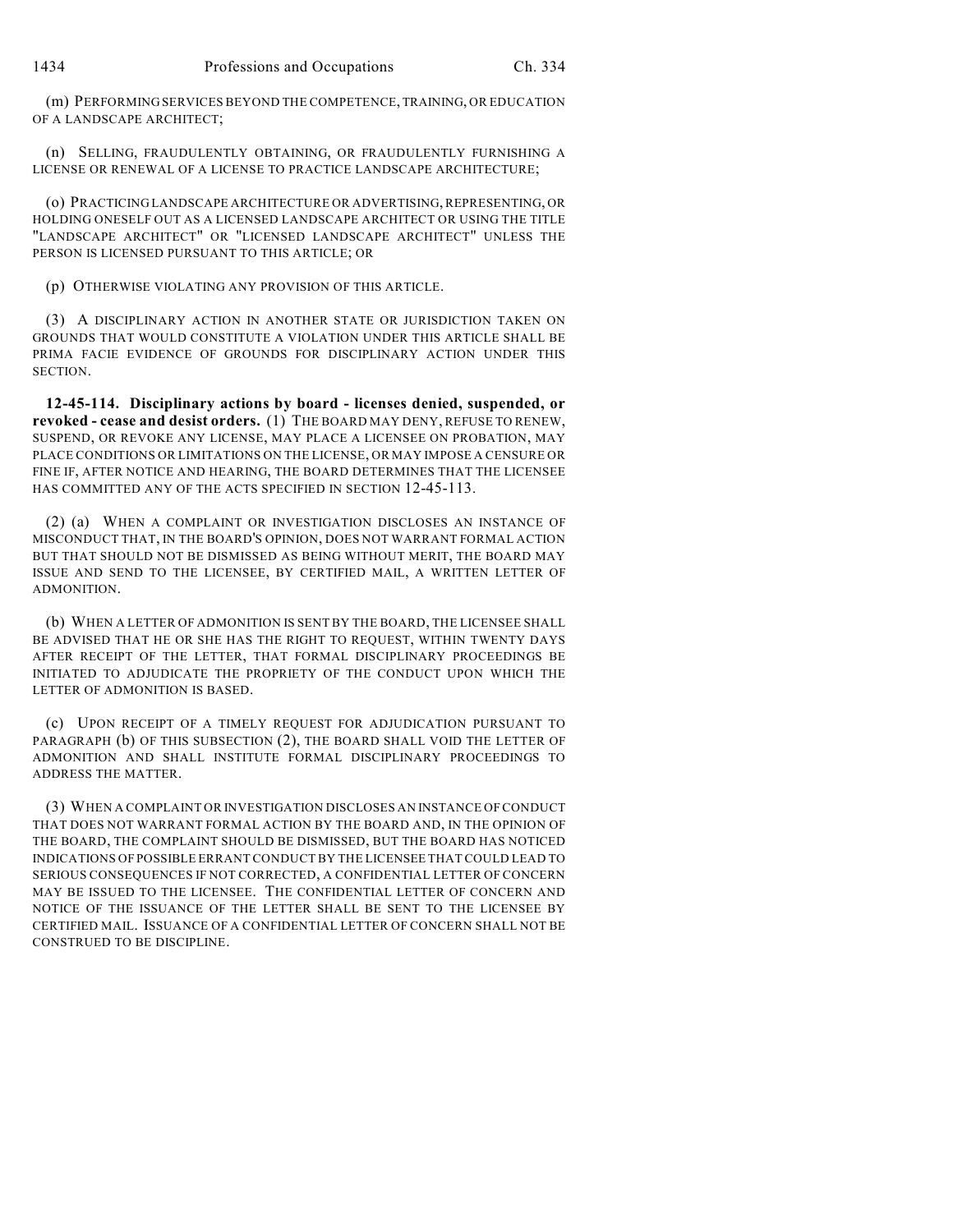(4) WHEN A COMPLAINT OR INVESTIGATION DISCLOSES AN INSTANCE OF MISCONDUCT THAT, IN THE OPINION OF THE BOARD, WARRANTS FORMAL ACTION, THE COMPLAINT SHALL NOT BE RESOLVED BY A DEFERRED SETTLEMENT, ACTION, JUDGMENT, OR PROSECUTION.

(5) IF THE BOARD DETERMINES THAT A PERSON LICENSED TO PRACTICE LANDSCAPE ARCHITECTURE PURSUANT TO THIS ARTICLE IS SUBJECT TO DISCIPLINARY ACTION UNDER THIS SECTION, THE BOARD MAY, IN LIEU OF OR IN ADDITION TO OTHER DISCIPLINE, REQUIRE A LICENSEE TO TAKE COURSES OF PROFESSIONAL TRAINING OR EDUCATION. THE BOARD SHALL DETERMINE THE EDUCATIONAL CONDITIONS TO BE IMPOSED ON THE LICENSEE, INCLUDING, BUT NOT LIMITED TO, THE TYPE AND NUMBER OF HOURS OF TRAINING OR EDUCATION. ALL TRAINING OR EDUCATION COURSES ARE SUBJECT TO APPROVAL BY THE BOARD, AND THE LICENSEE SHALL FURNISH PROOF OF SATISFACTORY COMPLETION OF THE TRAINING OR EDUCATION.

(6) (a) IF IT APPEARS TO THE BOARD, BASED UPON CREDIBLE EVIDENCE AS PRESENTED IN A WRITTEN COMPLAINT BY ANY PERSON, THAT A LICENSEE IS ACTING IN A MANNER THAT IS AN IMMINENT THREAT TO THE HEALTH AND SAFETY OF THE PUBLIC, OR A PERSON IS ACTING OR HAS ACTED WITHOUT THE REQUIRED LICENSE, THE BOARD MAY ISSUE AN ORDER TO CEASE AND DESIST SUCH ACTIVITY. THE ORDER SHALL SET FORTH THE STATUTES AND RULES ALLEGED TO HAVE BEEN VIOLATED, THE FACTS ALLEGED TO HAVE CONSTITUTED THE VIOLATION, AND THE REQUIREMENT THAT ALL UNLAWFUL ACTS OR UNLICENSED OR UNREGISTERED PRACTICES IMMEDIATELY CEASE.

(b) WITHIN TEN DAYS AFTER SERVICE OF THE ORDER TO CEASE AND DESIST PURSUANT TO PARAGRAPH (a) OF THIS SUBSECTION (6), THE RESPONDENT MAY REQUEST A HEARING ON THE QUESTION OF WHETHER ACTS OR PRACTICES IN VIOLATION OF THIS ARTICLE HAVE OCCURRED. SUCH HEARING SHALL BE CONDUCTED PURSUANT TO SECTIONS 24-4-104 AND 24-4-105, C.R.S.

(7) (a) IF IT APPEARS TO THE BOARD, BASED UPON CREDIBLE EVIDENCE AS PRESENTED IN A WRITTEN COMPLAINT BY ANY PERSON, THAT A PERSON HAS VIOLATED ANY OTHER PORTION OF THIS ARTICLE, THEN, IN ADDITION TO ANY SPECIFIC POWERS GRANTED PURSUANT TO THIS ARTICLE, THE BOARD MAY ISSUE TO SUCH PERSON AN ORDER TO SHOW CAUSE AS TO WHY THE BOARD SHOULD NOT ISSUE A FINAL ORDER DIRECTING THE PERSON TO CEASE AND DESIST FROM THE UNLAWFUL ACT OR UNLICENSED PRACTICE.

(b) A PERSON AGAINST WHOM AN ORDER TO SHOW CAUSE HAS BEEN ISSUED PURSUANT TO PARAGRAPH (a) OF THIS SUBSECTION (7) SHALL BE PROMPTLY NOTIFIED BY THE BOARD OF THE ISSUANCE OF THE ORDER, ALONG WITH A COPY OF THE ORDER, THE FACTUAL AND LEGAL BASIS FOR THE ORDER, AND THE DATE SET BY THE BOARD FOR A HEARING ON THE ORDER. SUCH NOTICE MAY BE SERVED BY PERSONAL SERVICE, BY FIRST-CLASS UNITED STATES MAIL, POSTAGE PREPAID, OR AS MAY BE PRACTICABLE UPON ANY PERSON AGAINST WHOM THE ORDER IS ISSUED. PERSONAL SERVICE OR MAILING OF AN ORDER OR DOCUMENT PURSUANT TO THIS SUBSECTION (7) SHALL CONSTITUTE NOTICE OF THE ORDER AND HEARING TO THE PERSON.

(c) (I) THE HEARING ON AN ORDER TO SHOW CAUSE SHALL BE COMMENCED NO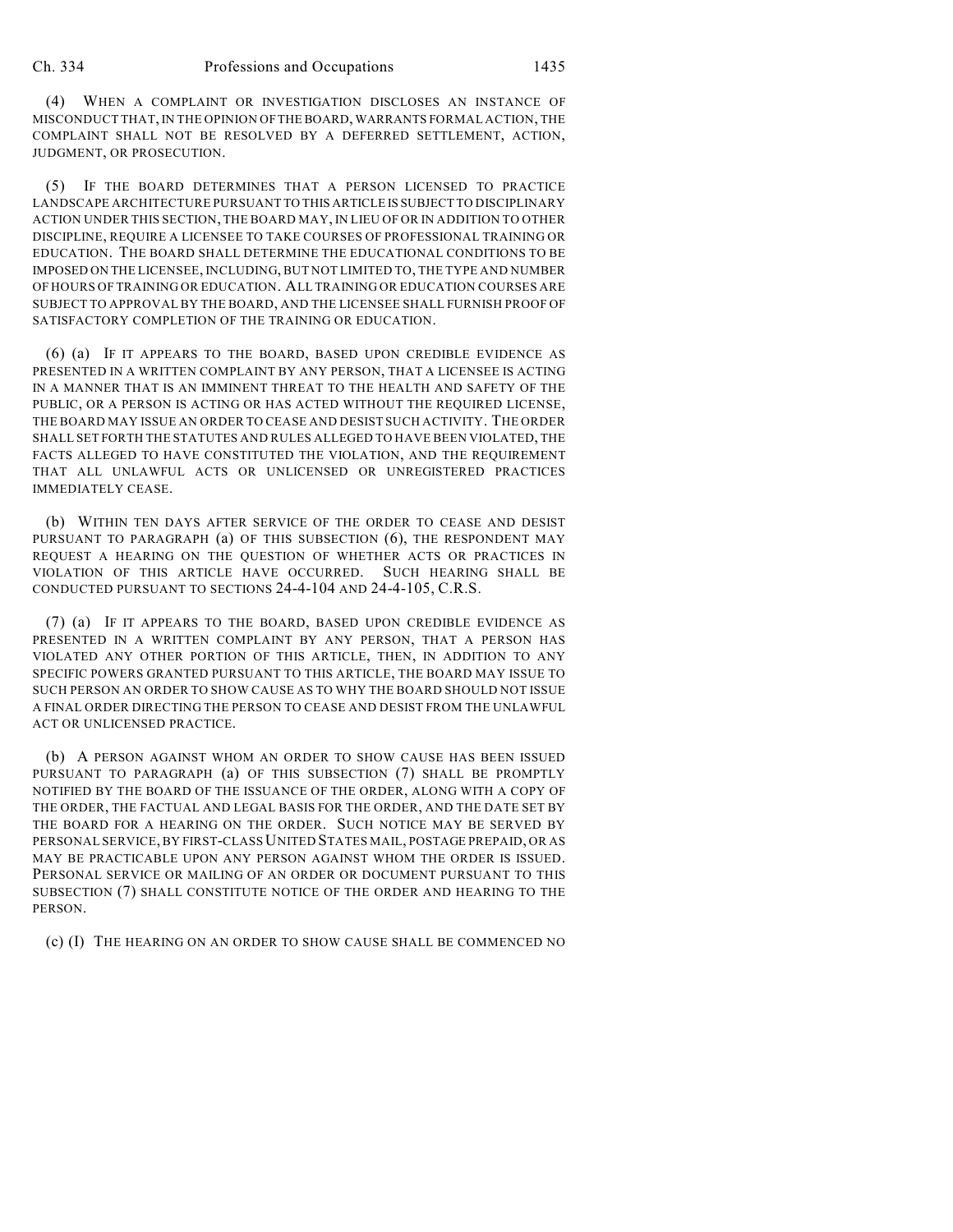SOONER THAN TEN AND NO LATER THAN FORTY-FIVE CALENDAR DAYS AFTER THE DATE OF TRANSMISSION OR SERVICE OF THE NOTIFICATION BY THE BOARD AS PROVIDED IN PARAGRAPH (b) OF THIS SUBSECTION (7). THE HEARING MAY BE CONTINUED BY AGREEMENT OF ALL PARTIES BASED UPON THE COMPLEXITY OF THE MATTER, NUMBER OF PARTIES TO THE MATTER, AND LEGAL ISSUES PRESENTED IN THE MATTER, BUT IN NO EVENT SHALL THE HEARING COMMENCE LATER THAN SIXTY CALENDAR DAYS AFTER THE DATE OF TRANSMISSION OR SERVICE OF THE NOTIFICATION.

(II) IF A PERSON AGAINST WHOM AN ORDER TO SHOW CAUSE HAS BEEN ISSUED PURSUANT TO PARAGRAPH (a) OF THIS SUBSECTION (7) DOES NOT APPEAR AT THE HEARING, THE BOARD MAY PRESENT EVIDENCE THAT NOTIFICATION WAS PROPERLY SENT OR SERVED UPON SUCH PERSON PURSUANT TO PARAGRAPH (b) OF THIS SUBSECTION (7) AND SUCH OTHER EVIDENCE RELATED TO THE MATTER AS THE BOARD DEEMS APPROPRIATE. THE BOARD SHALL ISSUE THE ORDER WITHIN TEN DAYS AFTER THE BOARD'S DETERMINATION RELATED TO REASONABLE ATTEMPTS TO NOTIFY THE RESPONDENT, AND THE ORDER SHALL BECOME FINAL AS TO THAT PERSON BY OPERATION OF LAW. SUCH HEARING SHALL BE CONDUCTED PURSUANT TO SECTIONS 24-4-104 AND 24-4-105, C.R.S.

(III) IF THE BOARD REASONABLY FINDS THAT THE PERSON AGAINST WHOM THE ORDER TO SHOW CAUSE WAS ISSUED IS ACTING OR HAS ACTED WITHOUT THE REQUIRED LICENSE, OR HAS OR IS ABOUT TO ENGAGE IN ACTS OR PRACTICES CONSTITUTING VIOLATIONS OF THIS ARTICLE, A FINAL CEASE AND DESIST ORDER MAY BE ISSUED, DIRECTING THE PERSON TO CEASE AND DESIST FROM FURTHER UNLAWFUL ACTS OR UNLICENSED PRACTICE.

(IV) THE BOARD SHALL PROVIDE NOTICE, IN THE MANNER SET FORTH IN PARAGRAPH (b) OF THIS SUBSECTION (7), OF THE FINAL CEASE AND DESIST ORDER WITHIN TEN CALENDAR DAYS AFTER THE HEARING CONDUCTED PURSUANT TO THIS PARAGRAPH (c) TO EACH PERSON AGAINST WHOM THE FINAL ORDER HAS BEEN ISSUED. THE FINAL ORDER ISSUED PURSUANT TO SUBPARAGRAPH (III) OF THIS PARAGRAPH (c) SHALL BE EFFECTIVE WHEN ISSUED AND SHALL BE A FINAL ORDER FOR PURPOSES OF JUDICIAL REVIEW.

(8) IF IT APPEARS TO THE BOARD, BASED UPON CREDIBLE EVIDENCE PRESENTED TO THE BOARD, THAT A PERSON HAS ENGAGED IN OR IS ABOUT TO ENGAGE IN ANY UNLICENSED ACT OR PRACTICE, ANY ACT OR PRACTICE CONSTITUTING A VIOLATION OF THIS ARTICLE, ANY RULE PROMULGATED PURSUANT TO THIS ARTICLE, ANY ORDER ISSUED PURSUANT TO THIS ARTICLE, OR ANY ACT OR PRACTICE CONSTITUTING GROUNDS FOR ADMINISTRATIVE SANCTION PURSUANT TO THIS ARTICLE, THE BOARD MAY ENTER INTO A STIPULATION WITH SUCH PERSON.

(9) IF ANY PERSON FAILS TO COMPLY WITH A FINAL CEASE AND DESIST ORDER OR A STIPULATION, THE BOARD MAY REQUEST THE ATTORNEY GENERAL OR THE DISTRICT ATTORNEY FOR THE JUDICIAL DISTRICT IN WHICH THE ALLEGED VIOLATION EXISTS TO BRING, AND IF SO REQUESTED SUCH ATTORNEY SHALL BRING, SUIT FOR A TEMPORARY RESTRAINING ORDER AND FOR INJUNCTIVE RELIEF TO PREVENT ANY FURTHER OR CONTINUED VIOLATION OF THE FINAL ORDER.

(10) ANY DISCIPLINARY ACTION TAKEN BY THE BOARD AND JUDICIAL REVIEW OF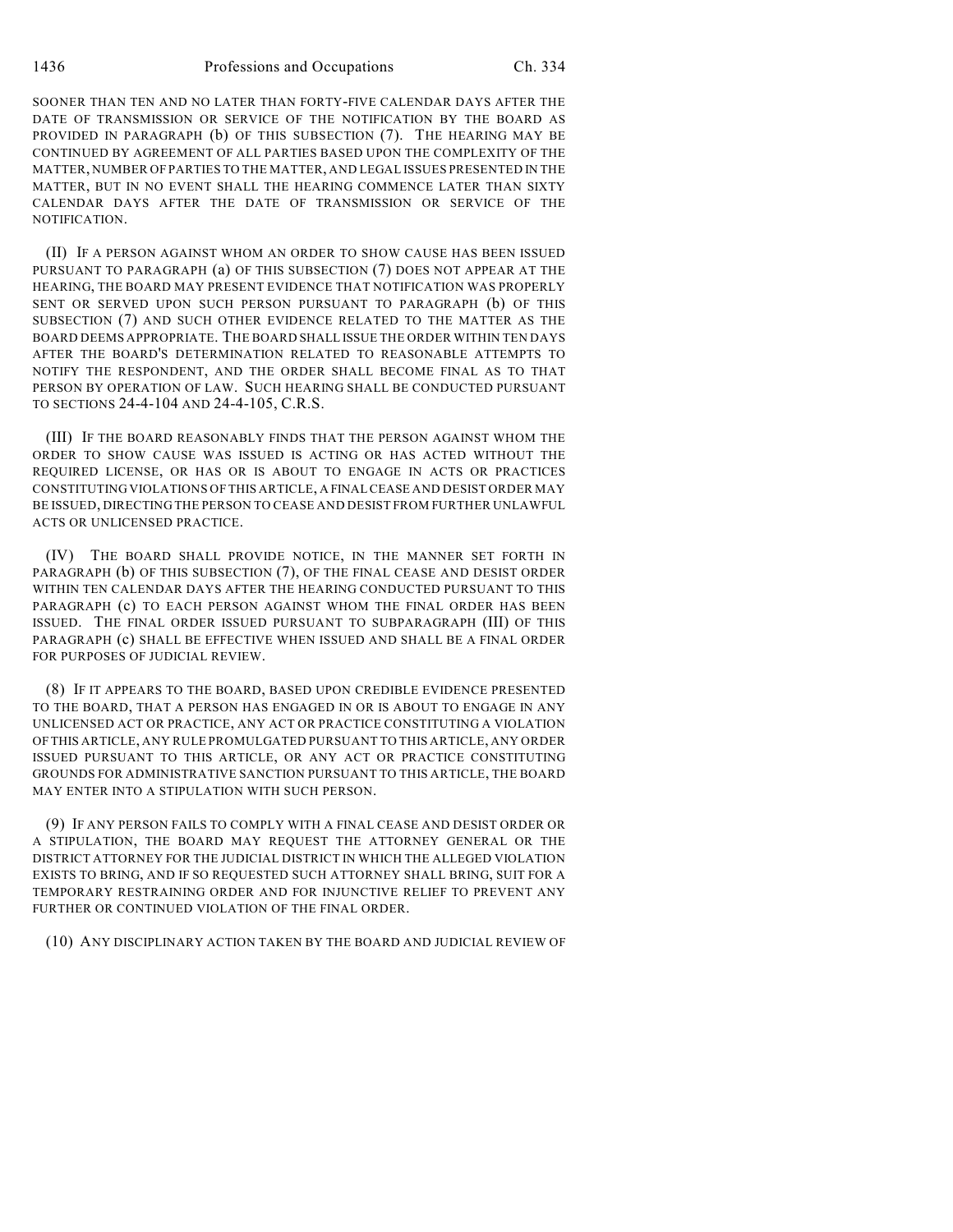SUCH ACTION SHALL BE IN ACCORDANCE WITH THE PROVISIONS OF ARTICLE 4 OF TITLE 24, C.R.S., AND THE HEARING AND OPPORTUNITY FOR REVIEW SHALL BE CONDUCTED PURSUANT TO SAID ARTICLE BY THE BOARD OR AN ADMINISTRATIVE LAW JUDGE AT THE BOARD'S DISCRETION.

(11) A PERSON AGGRIEVED BY THE FINAL CEASE AND DESIST ORDER MAY SEEK JUDICIAL REVIEW OF THE BOARD'S DETERMINATION OR OF THE BOARD'S FINAL ORDER AS PROVIDED IN SECTION 12-45-116.

(12) (a) IN ADDITION TO THE PENALTIES PROVIDED FOR IN THIS SECTION, AND IN LIEU OF REVOKING A LICENSE UPON A FINDING OF MISCONDUCT BY THE BOARD, A PERSON WHO VIOLATES THIS ARTICLE OR RULES PROMULGATED PURSUANT TO THIS ARTICLE MAY BE PUNISHED BY A FINE NOT TO EXCEED FIVE THOUSAND DOLLARS.

(b) A FINE COLLECTED PURSUANT TO THIS SUBSECTION (12) SHALL BE TRANSMITTED TO THE STATE TREASURER, WHO SHALL CREDIT THE SAME TO THE GENERAL FUND.

(13) EXCEPT AS PROVIDED IN SUBSECTION (14) OF THIS SECTION, A LICENSE THAT IS REVOKED SHALL NOT BE REINSTATED WITHIN TWO YEARS AFTER THE EFFECTIVE DATE OF THE REVOCATION.

(14) ON ITS OWN MOTION OR UPON APPLICATION AFTER THE IMPOSITION OF DISCIPLINE, THE BOARD MAY RECONSIDER ITS PRIOR ACTION AND REINSTATE A LICENSE, TERMINATE SUSPENSION OR PROBATION, OR REDUCE THE SEVERITY OF ITS PRIOR DISCIPLINARY ACTION.

**12-45-115. Unauthorized practice - penalties.** (1) ANY PERSON WHO PRACTICES OR OFFERS OR ATTEMPTS TO PRACTICE LANDSCAPE ARCHITECTURE WITHOUT AN ACTIVE LICENSE ISSUED UNDER THIS ARTICLE COMMITS A CLASS 2 MISDEMEANOR AND SHALL BE PUNISHED AS PROVIDED IN SECTION 18-1.3-501, C.R.S., FOR THE FIRST OFFENSE, AND FOR THE SECOND OR ANY SUBSEQUENT OFFENSE, THE PERSON COMMITS A CLASS 6 FELONY AND SHALL BE PUNISHED AS PROVIDED IN SECTION 18-1.3-401, C.R.S.

(2) A VIOLATION OF THIS SECTION MAY BE PROSECUTED BY THE DISTRICT ATTORNEY OF THE JUDICIAL DISTRICT IN WHICH THE OFFENSE WAS COMMITTED OR BY THE ATTORNEY GENERAL OF THE STATE OF COLORADO IN THE NAME OF THE PEOPLE OF THE STATE OF COLORADO. IN SUCH ACTION, THE COURT MAY ISSUE AN ORDER, ENTER JUDGMENT, OR ISSUE A PRELIMINARY OR FINAL INJUNCTION.

**12-45-116. Judicial review.** A PERSON AGGRIEVED BY A FINAL ACTION OR ORDER OF THE BOARD MAY SEEK JUDICIAL REVIEW PURSUANT TO SECTION 24-4-106, C.R.S.

**12-45-117. Landscape architect's stamp.** (1) A LICENSED LANDSCAPE ARCHITECT SHALL OBTAIN A STAMP OF A DESIGN AUTHORIZED BY THE BOARD. THE STAMP SHALL BEAR THE NAME, DATE OF LICENSING, AND LICENSE NUMBER OF THE LANDSCAPE ARCHITECT, TOGETHER WITH THE LEGEND "COLORADO - LICENSED LANDSCAPE ARCHITECT".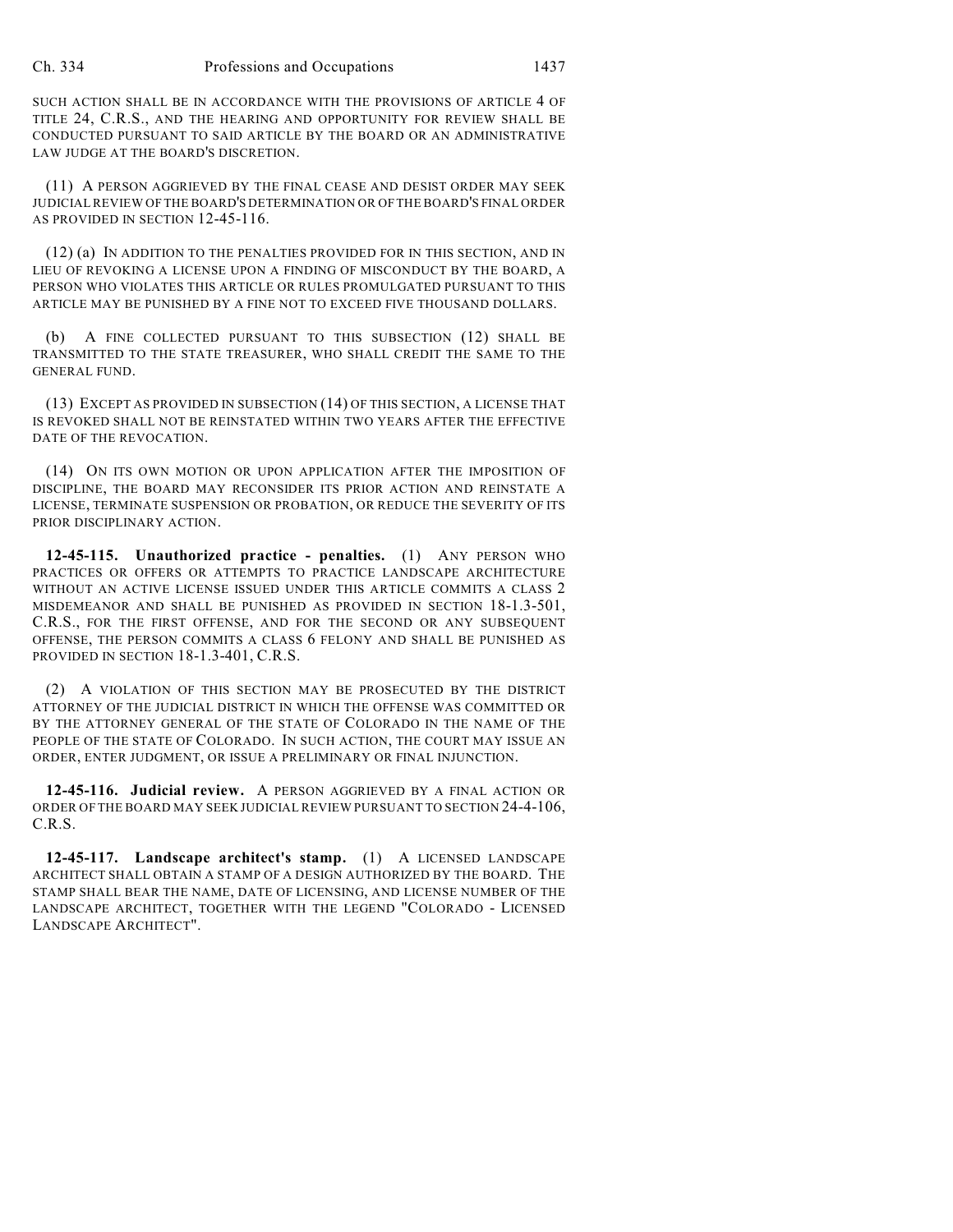(2) A LANDSCAPE ARCHITECT'S RECORDS AND DOCUMENTS SHALL BE PREPARED, RECORDED, AND RETAINED IN THE FOLLOWING MANNER:

(a) THE STAMP, SIGNATURE OF THE LANDSCAPE ARCHITECT WHOSE NAME APPEARS ON THE STAMP, AND DATE OF THE LANDSCAPE ARCHITECT'S SIGNATURE SHALL BE PLACED ON REPRODUCTIONS OF DRAWINGS TO ESTABLISH A RECORD SET OF CONTRACT DOCUMENTS.

(b) THE RECORD SET SHALL BE PROMINENTLY IDENTIFIED AND SHALL BE FOR THE PERMANENT RECORD OF THE LANDSCAPE ARCHITECT, THE PROJECT OWNER, AND THE REGULATORY AUTHORITIES WHO HAVE JURISDICTION OVER THE PROJECT.

(c) THE STAMP AND THE DATE THE DOCUMENT IS STAMPED SHALL BE PLACED ON THE COVER, TITLE PAGE, AND TABLE OF CONTENTS OF SPECIFICATIONS AND ON EACH REPRODUCTION OF DRAWINGS PREPARED UNDER THE DIRECT SUPERVISION OF THE LANDSCAPE ARCHITECT.

(d) SUBSEQUENTLY ISSUED ADDENDA, REVISIONS, CLARIFICATIONS, OR OTHER MODIFICATIONS SHALL BE PROPERLY IDENTIFIED AND DATED FOR THE RECORD SET.

(e) WHERE CONSULTANT DRAWINGS AND SPECIFICATIONS ARE INCORPORATED INTO THE RECORD SET, THEIR ORIGIN SHALL BE CLEARLY IDENTIFIED AND DATED TO DISTINGUISH THEM FROM STAMPED DOCUMENTS.

(f) EXCEPT AS REQUIRED FOR COMPLIANCE WITH A FEDERAL CONTRACT, THE LANDSCAPE ARCHITECT SHALL NOT STAMP REPRODUCTIONS OR COPIES THAT ARE TRANSFERRED FROM THE LANDSCAPE ARCHITECT'S POSSESSION OR SUPERVISION.

(g) A RECORD SET SHALL BE RETAINED BY THE LANDSCAPE ARCHITECT FOR A MINIMUM OF THREE YEARS AFTER BENEFICIAL OCCUPANCY OR BENEFICIAL USE OF THE PROJECT.

(h) ONE ORIGINAL DOCUMENT MAY BE STAMPED, SIGNED, AND DATED AS REQUIRED FOR FEDERAL GOVERNMENT CONTRACTS.

(3) THE BOARD, BY RULE, MAY AUTHORIZE THE USE OF AN ELECTRONIC STAMP, AN ELECTRONIC SEAL, AND RECORDING OF ELECTRONIC RECORDS IN A MANNER SUBSTANTIALLY EQUIVALENT TO THE REQUIREMENTS OF SUBSECTIONS (1) AND (2) OF THIS SECTION.

**12-45-118. Exemptions.** (1) THE FOLLOWING SHALL BE EXEMPT FROM THE PROVISIONS OF THIS ARTICLE:

(a) THE PRACTICE OF ARCHITECTURE BY LICENSED ARCHITECTS PURSUANT TO PART 3 OF ARTICLE 25 OF THIS TITLE;

(b) THE PRACTICE OF PROFESSIONAL ENGINEERING BY REGISTERED PROFESSIONAL ENGINEERS PURSUANT TO PART 1 OF ARTICLE 25 OF THIS TITLE;

(c) THE PRACTICE OF PROFESSIONAL LAND SURVEYING BY LICENSED LAND SURVEYORS PURSUANT TO PART 2 OF ARTICLE 25 OF THIS TITLE;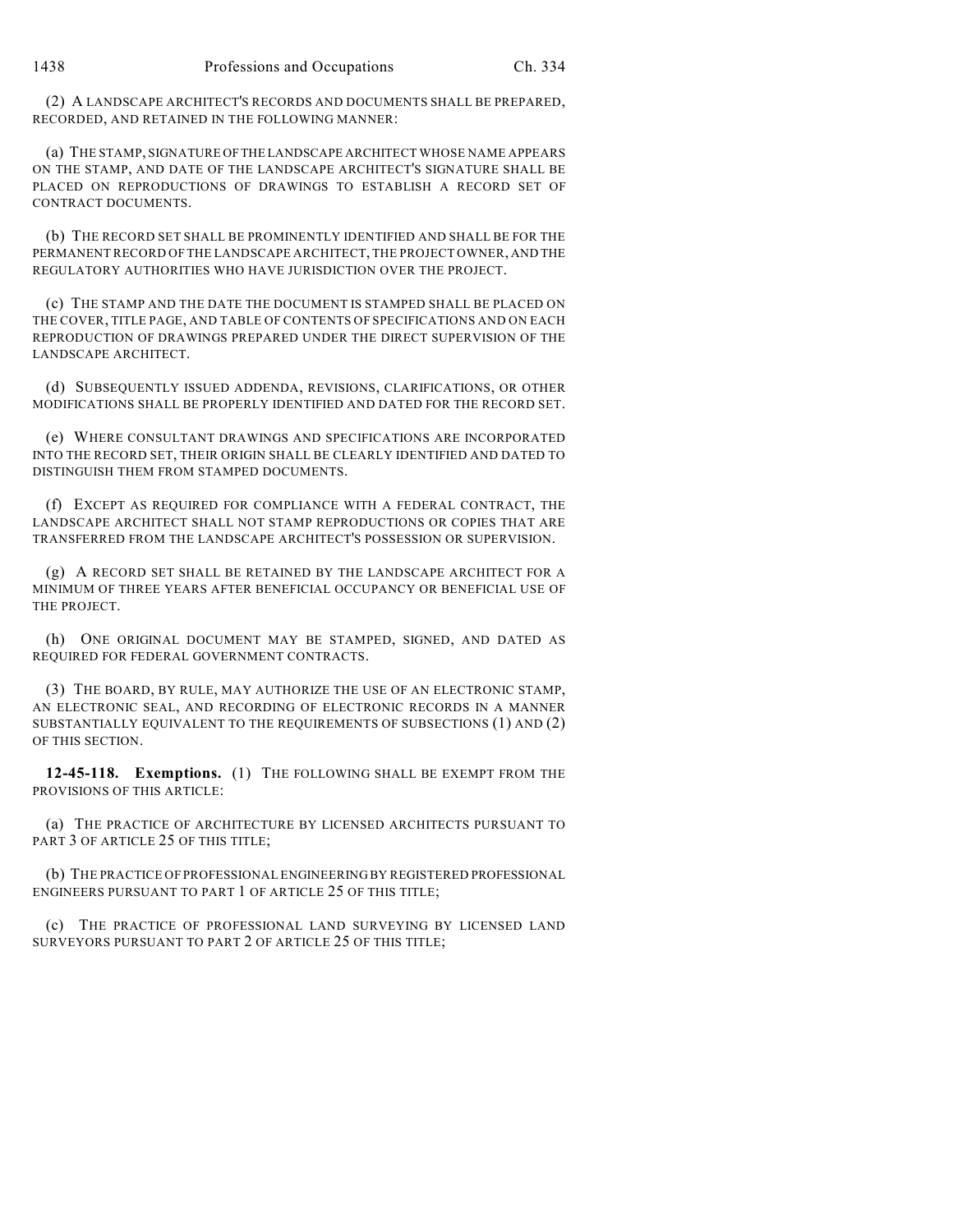(d) RESIDENTIAL LANDSCAPE DESIGN, CONSISTING OF LANDSCAPE DESIGN SERVICES FOR SINGLE- AND MULTI-FAMILY RESIDENTIAL PROPERTIES OF FOUR OR FEWER UNITS NOT INCLUDING COMMON AREAS;

(e) THE DESIGN OF IRRIGATION SYSTEMS BY PROFESSIONALS QUALIFIED BY APPROPRIATE EXPERIENCE OR CERTIFICATION; AND

(f) LANDSCAPE INSTALLATION AND CONSTRUCTION SERVICES, INCLUDING, BUT NOT LIMITED TO, ALL CONTRACTING SERVICES NOT WITHIN THE SCOPE OF THE PRACTICE OF LANDSCAPE ARCHITECTURE.

(2) NOTHING IN THIS ARTICLE SHALL PROHIBIT OR LIMIT A MUNICIPALITY OR COUNTY OF THIS STATE, IN THE REASONABLE EXERCISE OF ITS POLICE POWER, FROM ADOPTING CODES THAT MAY BE NECESSARY FOR THE PROTECTION OF THE INHABITANTS OF THE MUNICIPALITY OR COUNTY.

(3) NOTHING IN THIS ARTICLE SHALL BE CONSTRUED TO LIMIT OR EXTEND THE RIGHTS OF ANOTHER PROFESSION OR CRAFT.

(4) NOTHING IN THIS ARTICLE SHALL BE CONSTRUED TO PROHIBIT THE PRACTICE OF LANDSCAPE ARCHITECTURE BY ANY EMPLOYEE OF THE UNITED STATES GOVERNMENT OR ANY BUREAU, DIVISION, OR AGENCY OF THE UNITED STATES WHILE DISCHARGING HIS OR HER OFFICIAL DUTIES.

**12-45-119. Architecture, engineering, and surveying.** NOTHING IN THIS ARTICLE SHALL BE CONSTRUED TO AUTHORIZE A LANDSCAPE ARCHITECT TO ENGAGE IN THE PRACTICE OF ARCHITECTURE, AS DEFINED IN PART 3 OF ARTICLE 25 OF THIS TITLE, THE PRACTICE OF ENGINEERING, AS DEFINED IN PART 1 OF ARTICLE 25 OF THIS TITLE, OR PROFESSIONAL LAND SURVEYING, AS DEFINED IN PART 2 OF ARTICLE 25 OF THIS TITLE.

**12-45-120. Repeal of article.** THIS ARTICLE IS REPEALED, EFFECTIVE JULY 1, 2017. PRIOR TO SUCH REPEAL, THE LICENSING OF LANDSCAPE ARCHITECTS BY THE BOARD SHALL BE REVIEWED AS PROVIDED IN SECTION 24-34-104, C.R.S.

**SECTION 2.** 24-34-104, Colorado Revised Statutes, is amended BY THE ADDITION OF A NEW SUBSECTION to read:

**24-34-104. General assembly review of regulatory agencies and functions for termination, continuation, or reestablishment.** (48) THE FOLLOWING AGENCIES, FUNCTIONS, OR BOTH, SHALL TERMINATE ON JULY 1, 2017: THE LICENSING OF LANDSCAPE ARCHITECTS AND THE COLORADO STATE BOARD OF LANDSCAPE ARCHITECTS IN THE DEPARTMENT OF REGULATORY AGENCIES IN ACCORDANCE WITH ARTICLE 45 OF TITLE 12, C.R.S.

**SECTION 3. Appropriation.** (1) In addition to any other appropriation, there is hereby appropriated, out of any moneys in the division of registrations cash fund created in section 24-34-105 (2) (b) (I), Colorado Revised Statutes, not otherwise appropriated, to the department of regulatory agencies, for allocation to the executive director's office, for legal services, for the fiscal year beginning July 1, 2007, the sum of twenty-nine thousand one hundred forty-one dollars (\$29,141), or